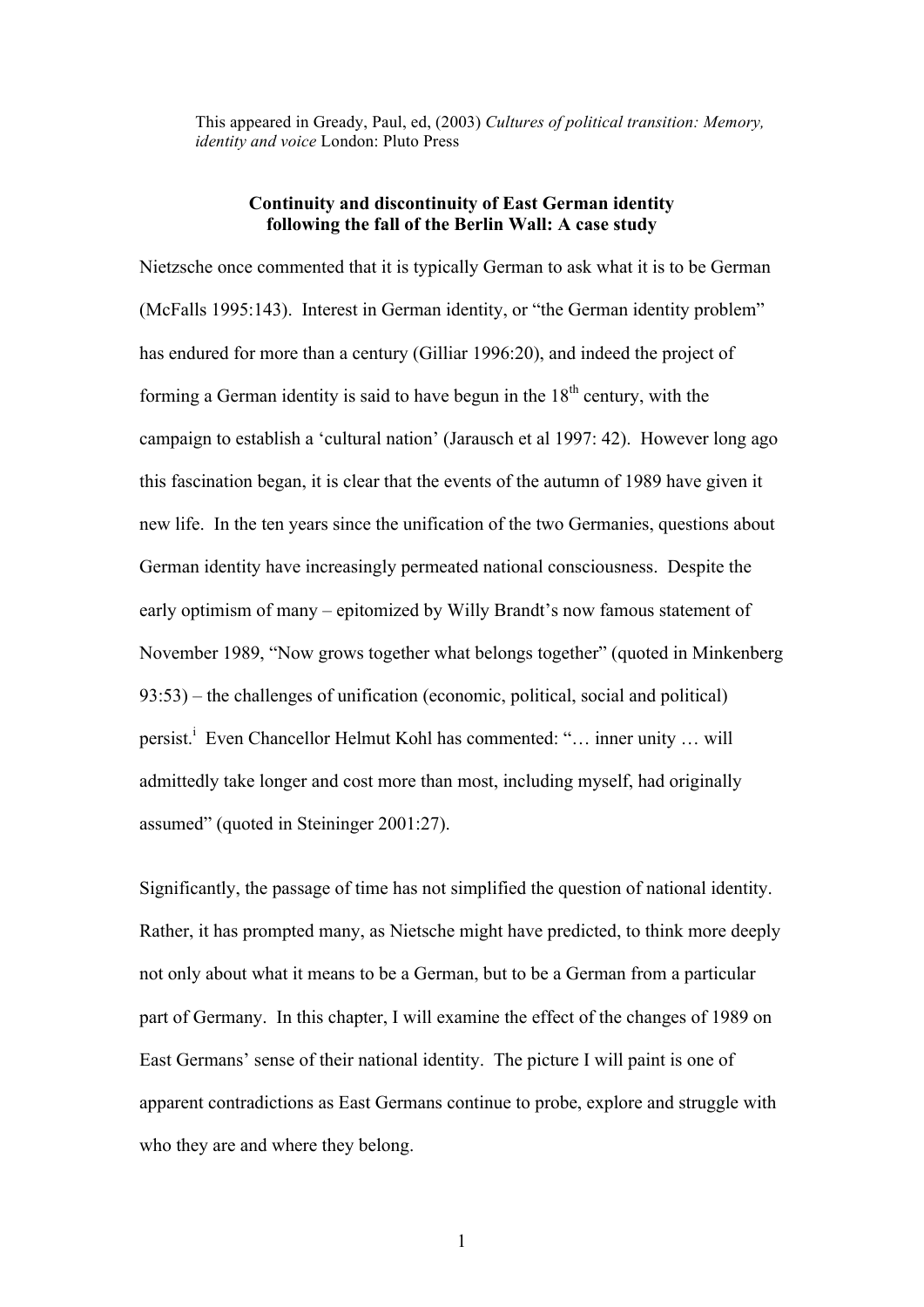### *Identities*

Pickel (1997) comments upon the "essentially contested" (p. 203) nature of identity, and describes three distinct meanings of the term. First, and "politically by far the most successful" (p. 203), is national collective identity, which is based on the assumption of "the nation as a natural and homogeneous whole with essential and unchanging characteristics, a common past and common future" (p. 203). Second is the "more 'social scientific' conception of identity" which quantifies "measurable individual attitudes and value orientations" (p. 203). Finally, there is the post-modern perspective which regards identity as "a great diversity of constantly changing meaning structures embodied in and mediated by discourse practices and codified in a variety of texts" (p.203).

Clearly, how one conceptualises East German identity is influenced by how one understands the meaning of identity more broadly. East German national collective identity is, in Pickel's description, roughly equivalent to the 'official' East German identity, that is, the concept of citizenship rights and duties as propagated by the East German state. The project of national-identity-building was high on the agenda of the socialist state, and there were a wide variety of programmes – for instance the Free German Youth (FDY) and the Young Pioneers –in which individuals were virtually required to participate, whose explicit purpose was to instil and promote a very particular concept of the duties of citizenship amongst its populous. Perhaps because of this, rather than despite it, many East Germans appeared to have "a fundamental ambivalence towards the manifest successes and failures of the East German state"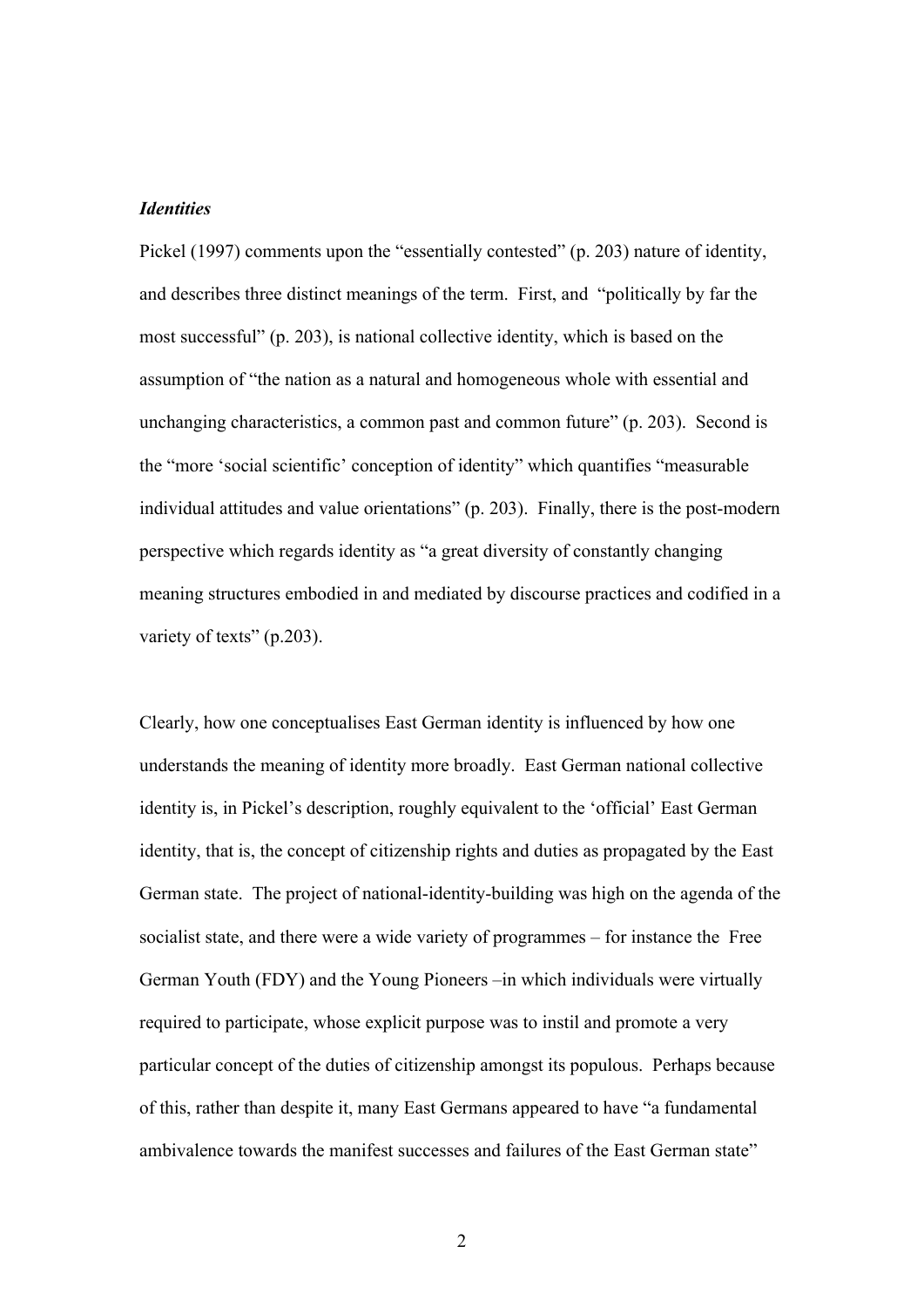(Jarausch et. al.1997: 41). It was precisely this aspect of identity which had been in crisis long before the revolutionary changes of 1989. At no time was this more clear than when East Germans went to the polls in March 1990, to participate in the first and only democratic elections their country would know; the resounding message was a rejection not only of communism, but of the East German state. Offe (1996) comments upon "the total lack of GDR loyalty towards its own political existence" (p. 22), and writes

It turned out that the GDR had not been solidly recognized internally, that is, by its own people… How far the GDR had been from becoming a 'nation' through its own collective self-confidence and identity became apparent in the lack of a voice of its own during the process of unification (p. 23)

If the 'official' East German national identity can be said to have been in critical condition before surely this was the time of its death.

Paradoxically, however, this new situation created an opportunity for the revival, even rediscovery, of other less tangible and perhaps therefore more powerful aspects of East German identification. Jarausch et al comment: "History plays a central role in the creation of national identity…. Groups represent their fate in stories which create a feeling of community by recounting their trials and tribulations" (1997:25). The fall of the wall opened up new spaces for East Germans to experience their common history, both that which they had lived through and that which they were making. Times of political upheaval are particularly ripe conditions for collective narrative reconstruction (Roβteutscher 2000:62) and this in turn has high potential for the renewal of collective identity. If, from a post-modern perspective, identity is fragmented, multi-layered, and in constant flux, then the quality and the complexity of the psychological challenges posed by the transformation of East Germany can perhaps be best captured by a framework which problematizes homogeneity and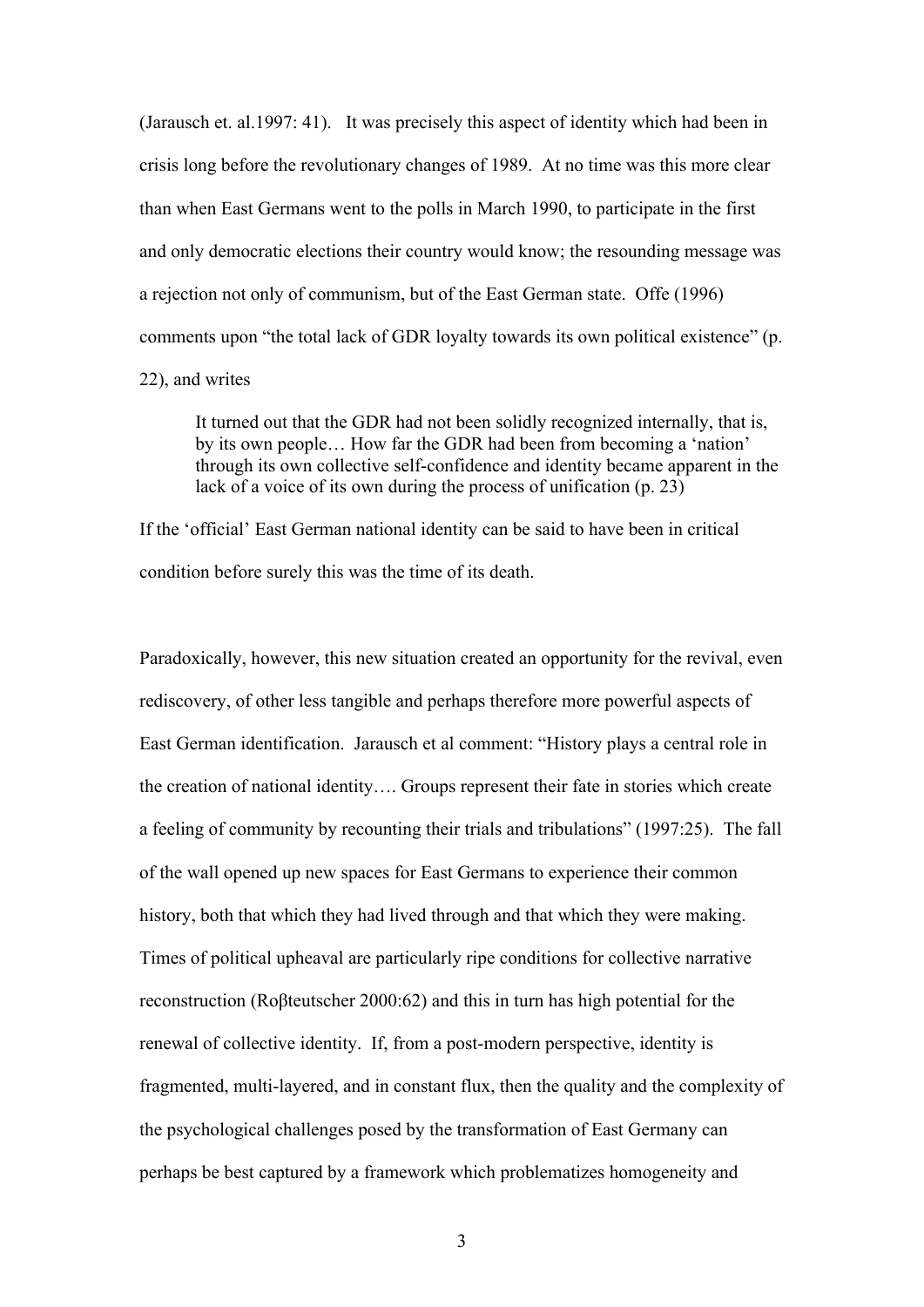internal consistency, and rather emphasizes the dynamic tension inherent in identity work.

For those interested in the quantifiable aspects of identity – Pickel's second meaning – statistics abound. As a result of unification, there was massive reorganization of East German social structures. Kolinksy (1995b) comments "… the collapse of state socialism and the integration of East Germany into the western polity had the hallmarks of a transformation: nothing remained unchanged, unquestioned or predictable" (p. 13). Nowhere can the effects of the changes be seen more clearly than in the alteration in the rates of birth, marriage and divorce.

The incorporation of the GDR into the political, social and economic system of the old Federal Republic has been accompanied by a series of dramatic changes to the pattern of family life in the five new Länder. These changes have found vivid expression in the precipitous fall in the marriage, divorce and birth rates of around 66 per cent, 80 percent and 60 percent respectively between 1988 and 1992 (Dennis 1998:83).

Employment – "the core of … life and the yardstick to measure all the value of all things and of all people" (*Bauernmoral* 1908, cited in Knabe 1995:71) – was severely effected by the changes of 1989. In 1988, the workforce was 9.7 million (out of a population of 16 million); within five years, it had fallen by 5 million (Knabe 1995: 73). In all areas of life, the changes were most dramatic for East German women: under state socialism, women were "as numerous as in the labour force as men, enjoyed equal access to education, and were as likely as men to obtain vocational qualifications, although less likely to reach advanced levels anywhere" (Kolinksy 1995c:177). For a variety of reasons, most of this has changed in the decade since unification, and as a result, East German women have proven to be particularly vulnerable to the previously unknown phenomenon of poverty.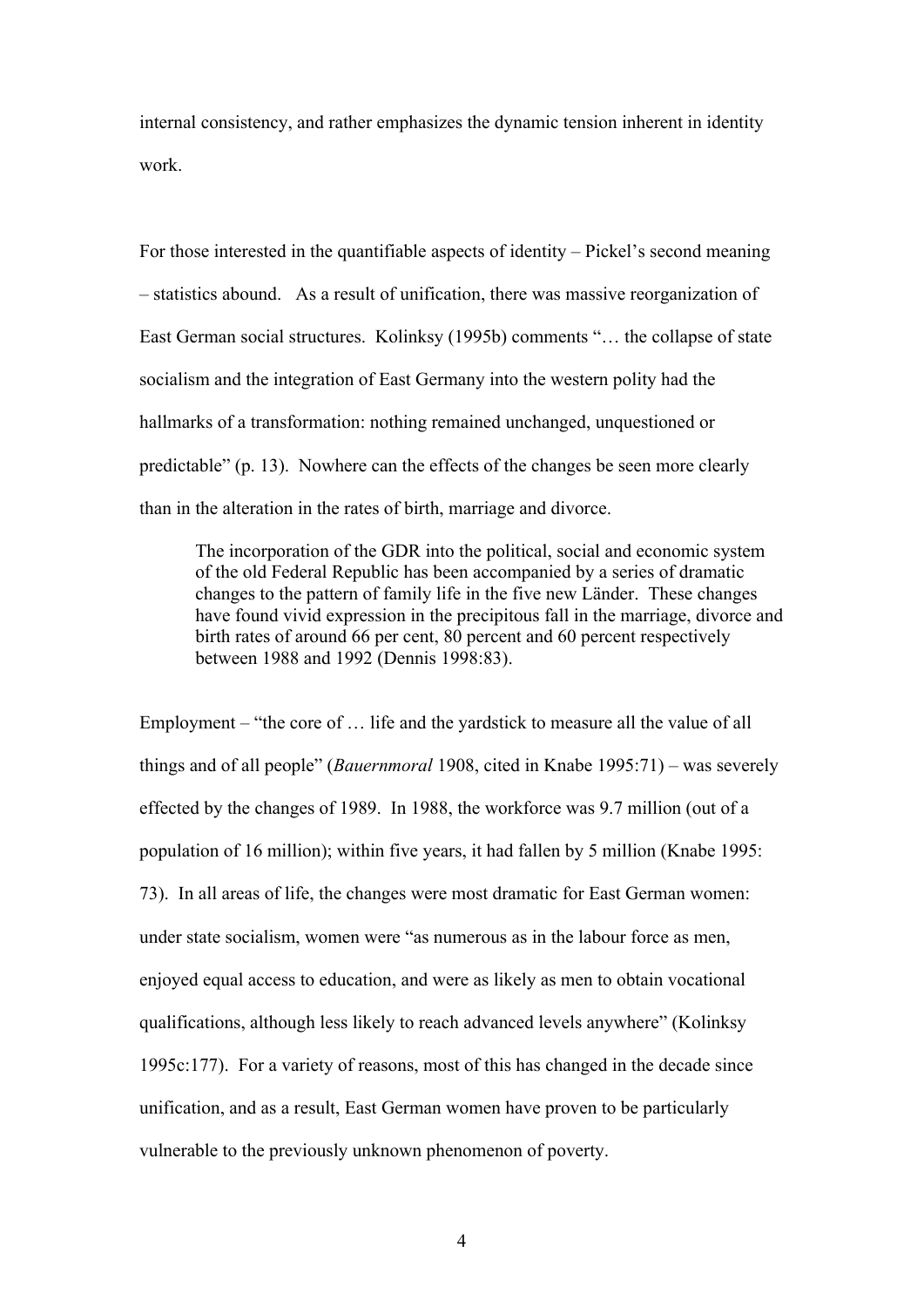Judging from these statistics, one might assume, along with Kolinsky, that "nothing has remained unchanged" (1995:13), including that elusive phenomenon, East German identity. However, while the scale of structural change is well-documented, the underlying meanings which East Germans attribute to these changes is less understood. Initial research into "shifts in the collective attitudes towards key policy issues that were triggered by the process of unification… suggest[s] both major changes and astounding continuities" (Jarausch 1997b:8). Indeed, the deeper one probes into the effects of unification on East German identity, the less uniform the picture.

In the first half of 1992, I was in Berlin collecting life stories from forty women and men who had been leaders in the citizens' movements which spearheaded the revolutionary changes of East Germany in 1989, or what one of my respondent's, documentary film maker and later parliamentarian Konrad Weiβ, refers to as "the German Autumn." I arrived only weeks after the Stasi files had been opened to the public, and the general atmosphere in those grey winter months was of a very raw society. Conversations about identity were commonplace - where to get one, how to lose one, how to find one which had been lost. Wolfgang Herzberg, East Germany's first oral historian, told me that identity had become "a fashionable word." People of East Germany, he said, had "lost their old identity, which has always been a bit unstable. Now they are looking for a new identity." Major social changes had occurred in East Germany between the opening of the Berlin Wall in 1989 and when I collected my data in 1992; writing in 1994, German historian Jurgen Kocka observed: "Germany has changed more in the last four years than it has in the last four decades"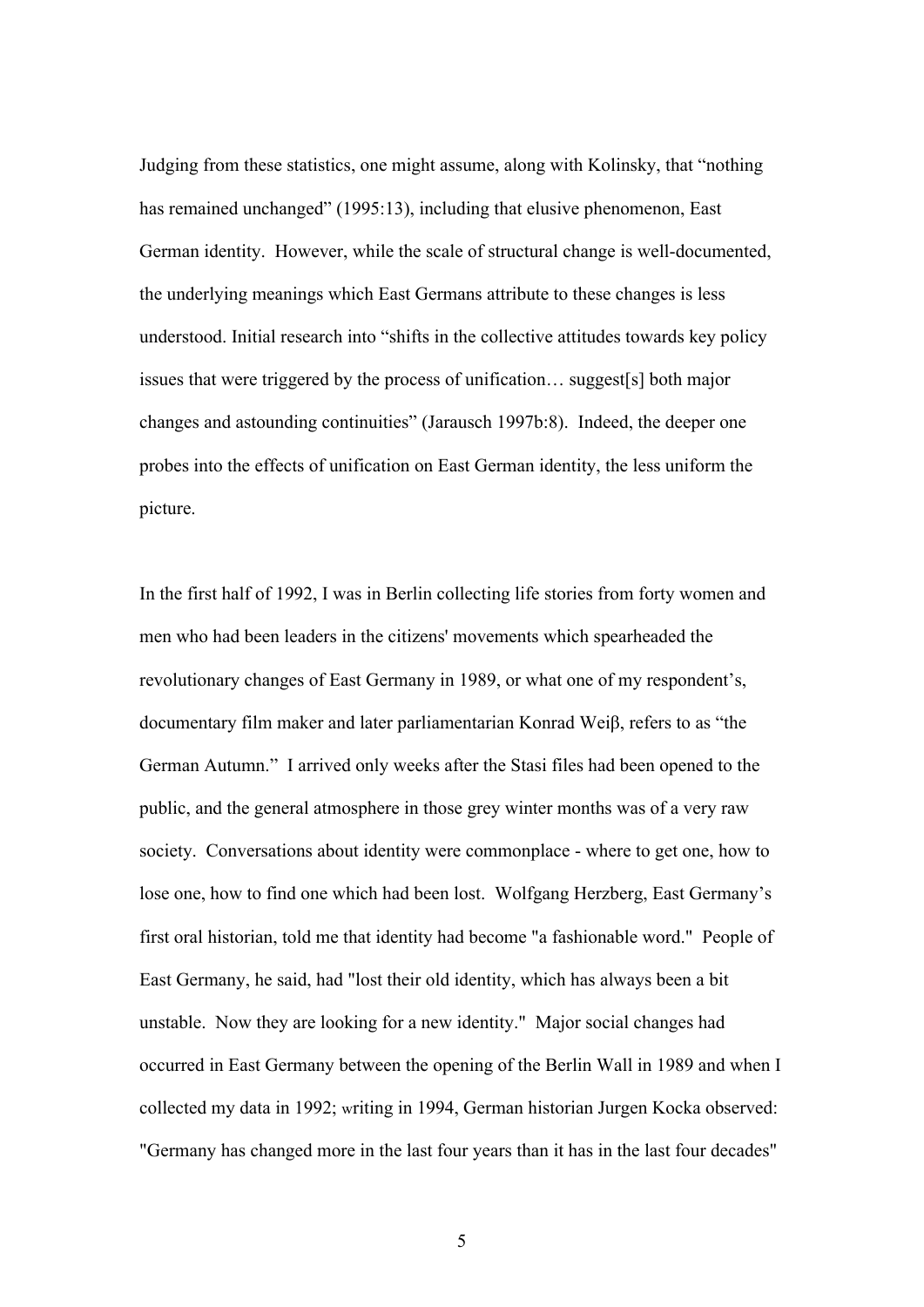(1994:173). What I witnessed in the months I spent there was a revolution of memory and identity. In this chapter, I will explore the complex interplay between the continuity and discontinuity of identity as articulated in my interviews with these forty East Germans.

## *'Mauer in Kopf' – the wall in the mind*

Reinhard Weiβhuhn is an East German who had been part of the small underground opposition in his country for more than twenty years when, on November 9, 1989, the Berlin Wall was opened. Here he describes his reaction to this momentous event:

This was such a … a very elementary transformation of one's existence, of the… well, the total… world in a way. I'll try to explain. I have lived… [For 20 years…] I have always lived 200 metres from the wall. And this wall, to me, has become a symbol of captivity in every respect, also in a metaphoric, symbolic sense. And this is what I have been ramming my head against for the last 20 years. And I had… as a way of survival, I had resolved to ignore this wall as far as I could, you know by reason. You see, in other words, I have suppressed the problem of 'the wall' tried to suppress it. I tried to do the same throughout the week when the wall had gone. I did not only try to suppress the fact that the wall had been there previously, but I also tried to suppress the fact that it had gone. And it didn't work…

The conversations I had with East Germans were full of descriptions of the Wall, and its function as an organizing principle in their lives. Clearly, the wall was both physical – 45 miles long, and, at places, ten foot thick, concrete re-enforced with steel rods - and metaphorical. For many years, the wall was a prominent feature in the dreams of East Germans. Although the wall took more than two years to dismantle, its psychological hold is even more enduring.

Wolfgang Templin, once identified by Eric Honecker as "the number one enemy of the state," tells a very different story from that of Weiβhuhn above. Although both men, as co-founders of the Initiative for Peace and Human Rights, were well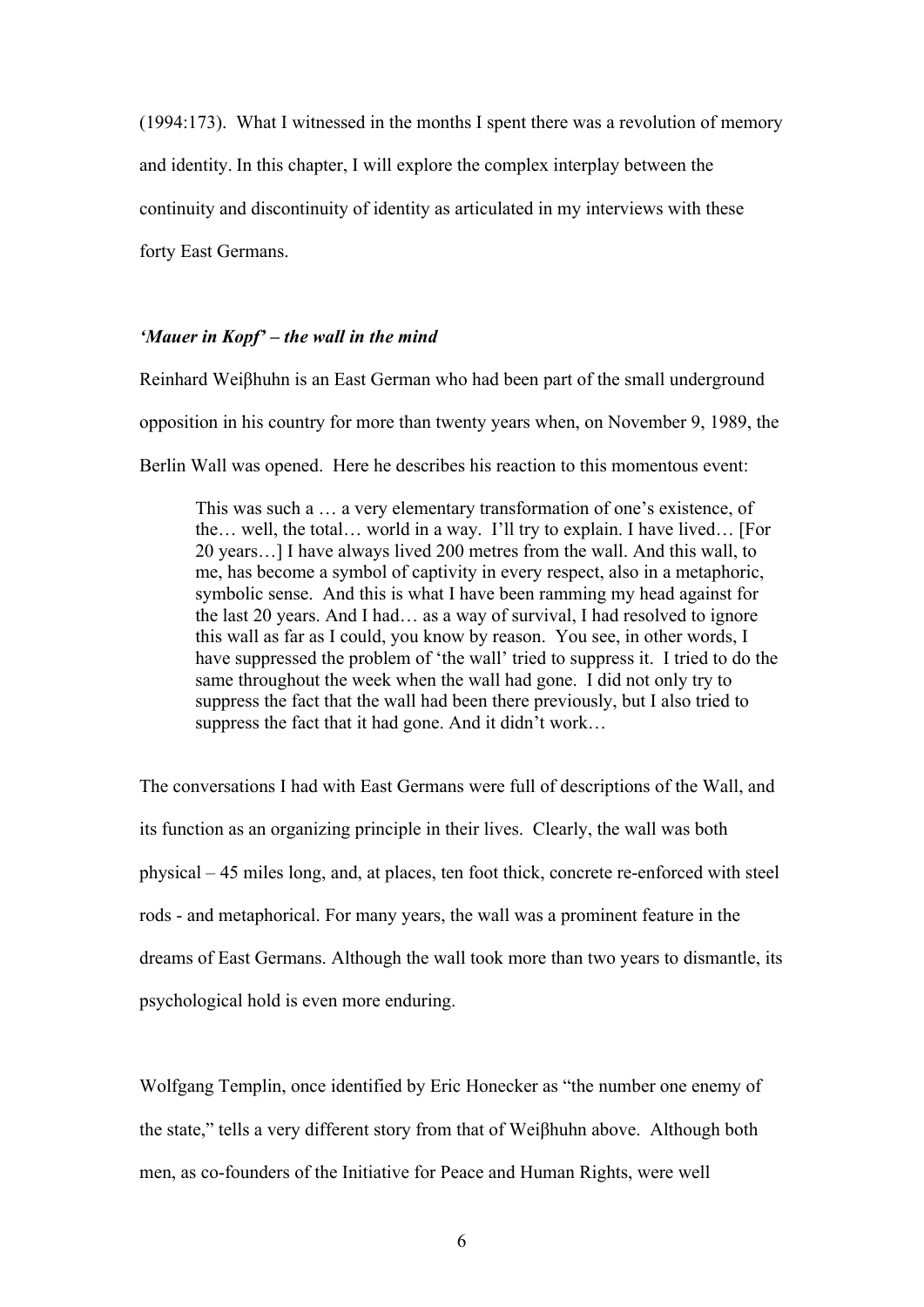established figures of East Germany's underground opposition, on the night the wall opened, they found themselves living on opposite sides of the wall, due to the fact of Templin's forced exile to the west in 1988.

Well, my sentiments of this night were different from those of other people, because I was on the wrong side of the wall… I immediately rang friends and said "if the wall comes down then my route back into the GDR is free," and I was ecstatic… The fall of the wall for me meant that I could go back into the GDR rather than get out of it. And purely physically I experienced this – everybody pushing past me in the opposite direction and me pushing against the stream the other way. Well, I was overjoyed and it was in that mood that I re-entered the GDR… Two, three weeks later, we all, that is my children, my family, moved back here.

The wall had always been something which structured one's very existence, physically and psychologically. Wolfgang Ullmann, senior churchman and member of the Bundestag, explains "If you live beside the wall, it's strange, untenable, and so unnatural. When I took a little walk with my wife in the churchyard… you always had the soldiers watching you from the towers." Even now, the long-term psychological consequences of the presence of the wall for more than a quarter of a century are difficult to ascertain. The phrase "the Wall in our minds," attributed to West Berlin author Peter Schneider (1983), "assumes that 45 years of communist rule have had a profound cultural and political impact" (Klingermann and Hofferbert 1994:38). The phrase is now commonplace in discussions of the transition to postcommunism, and its updated version "rests on the assumption that the trend of current developments is toward the heightening of barriers between eastern and western Germany, especially as regards attitudes and behaviour" (Klingermann and Hofferbert 1994:38). Jens Reich, a senior East German biologist and key leader of the citizen's movement, compares himself to his children, who, at the time of our interview – less than three years after the opening of the wall – were already living, working and studying in the west.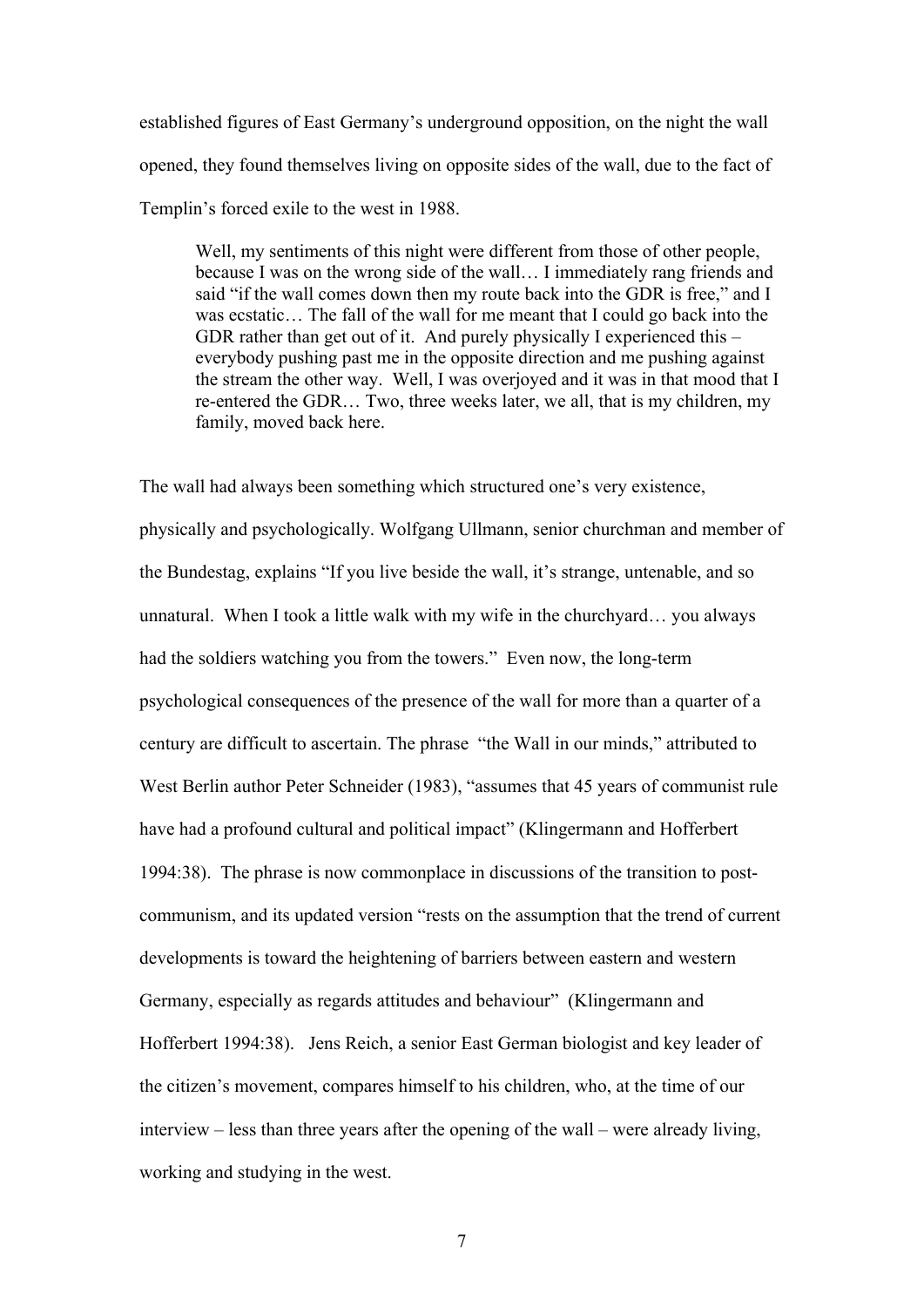[they live] without looking any longer at that inner wall. But for me the inner wall is still present… You always pass a border when you go through Wollenstraβe, [you] feel people are different, the unspoken. Conventions are different.... you don't feel depressed in any way, but it's different...

Ironically, as the Berlin Wall came down, the inner wall - the wall which marked the psychological distance between eastern and western Germany - was for many strengthened. Prior to 1989, East Germans had had ample exposure to West German culture particularly through the medium of television; however, actual contact between the two parts of Germany only served to highlight differences.

Ruth Reinecke is an actress at the Maxim Gorki Repertoire Theatre in Berlin, and was one of the organizers of the November 4th demonstration in Alexanderplatz, which precipitated the opening of the wall five days later. She describes that time in her life as "difficult to analyse, because the events took place so rapidly, one was chasing the next. Not only the events in the street, but the events inside the self." As the Berlin Wall was opened, Reinecke was immediately aware that this would have vast implications, not only for the political situation in the GDR, but for her very personal sense of self.

When the wall was opened, suddenly another world existed, which I did not know, which I would have to live in, whether I wanted it or not. There was of course a great curiosity to explore the world, this still exists. On the other hand I had the fear somehow whether I would be capable of making this new world... my own... Maybe there was also some fear that I could not stay any more the same person I had been so far.

For Reinecke, as for Weiβhuhn, the opening of the wall had an immediate and profound impact on "the events inside the self." For her, deep personal reflection and change are inevitable, and this is both frightening and exciting. One of the most intriguing aspects of the many conversations I had with East Germans was the extent to which they intimately experienced the dynamic relationship between their own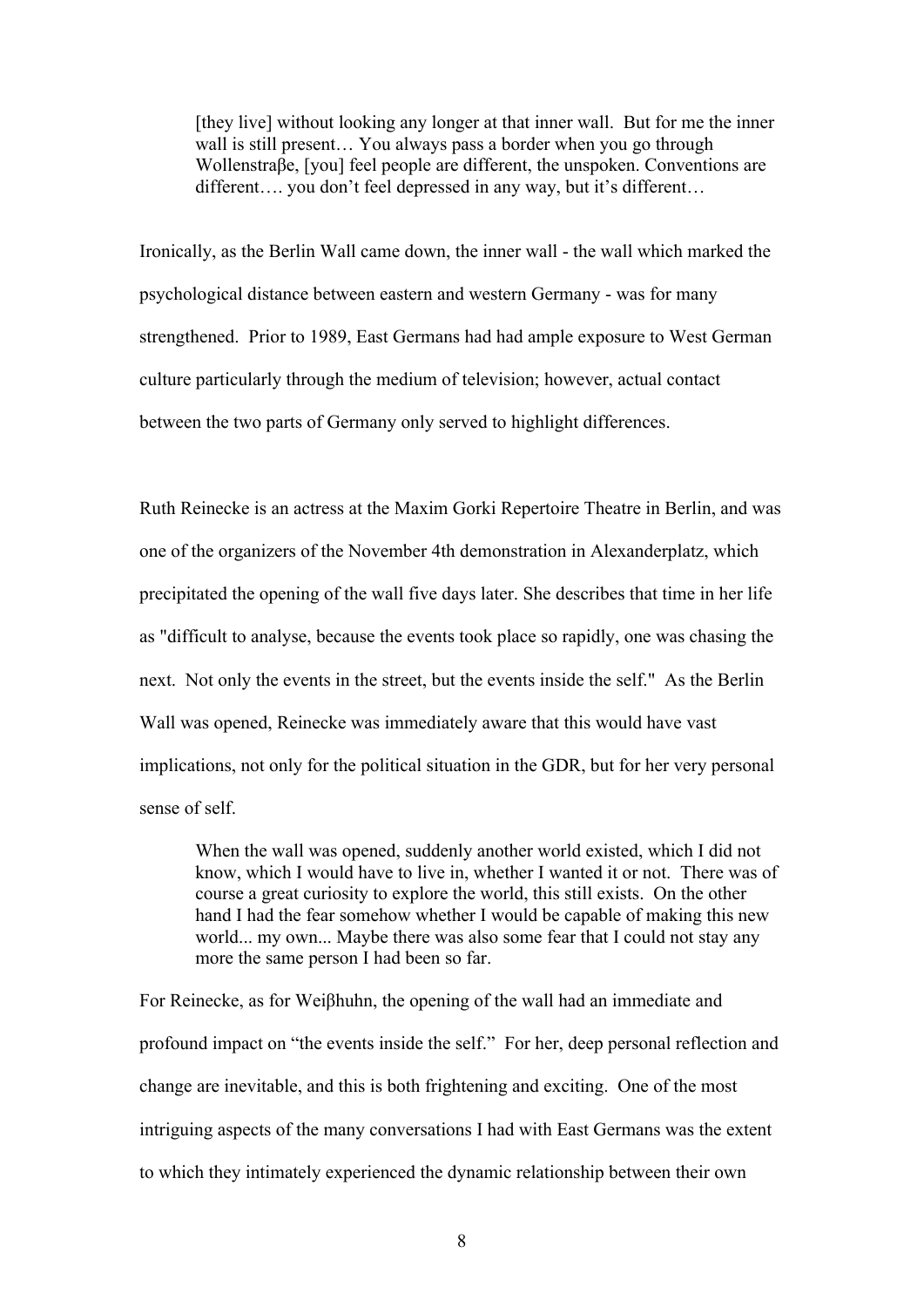biography and the forces of history. Many felt that they had helped to make history and that history was most definitely changing not only their life circumstances, but their very selves.<sup>ii</sup>

### *National identity: Imagined community vs. real boundaries*

The events of and subsequent to that autumn caused many East Germans to reevaluate their relationship to their country. Ruth Reinecke explains to me:

I believe for myself the GDR has left behind a very decisive influence on my life which cannot be extinguished. On the other hand I believe that I am still at an age in which I can actively cope with the new things which have come. Certain things I cannot lose, nor do I want to lose. I do not want to extinguish my life, my former life as a citizen of the GDR.

Reinecke's phrase "my life, my former life as a citizen of the GDR" reveals an ambivalence towards this aspect of her identity which is also evident in other interviews. Is she still East German, or is she not?

One of the questions I asked in my interviews was "When you are asked where are you from, what do you say?" Most interview participants paused over their response, but eventually gave some form of the answer "the GDR" - in the present tense, with comments such as "throughout my life I will remain a citizen of the GDR." (Variations on this included one respondent describing himself as "coming from the east of Germany" and another saying she was from "the other Germany.") Several respondents said they did not feel German at all, but rather European. Virtually no one responded that they felt they were from "Germany."iii This question provoked a strong response from Jens Reich:

I am from the GDR. I've lived in the GDR, I was brought up in the GDR. I've no misgivings of any sort in saying it. I never use the word *ehemalig* [former, as in the former GDR"]... I find it ridiculous. The GDR is a fact, an historical fact. You don't say the *ehemalig* German Reich; it [simply] doesn't exist any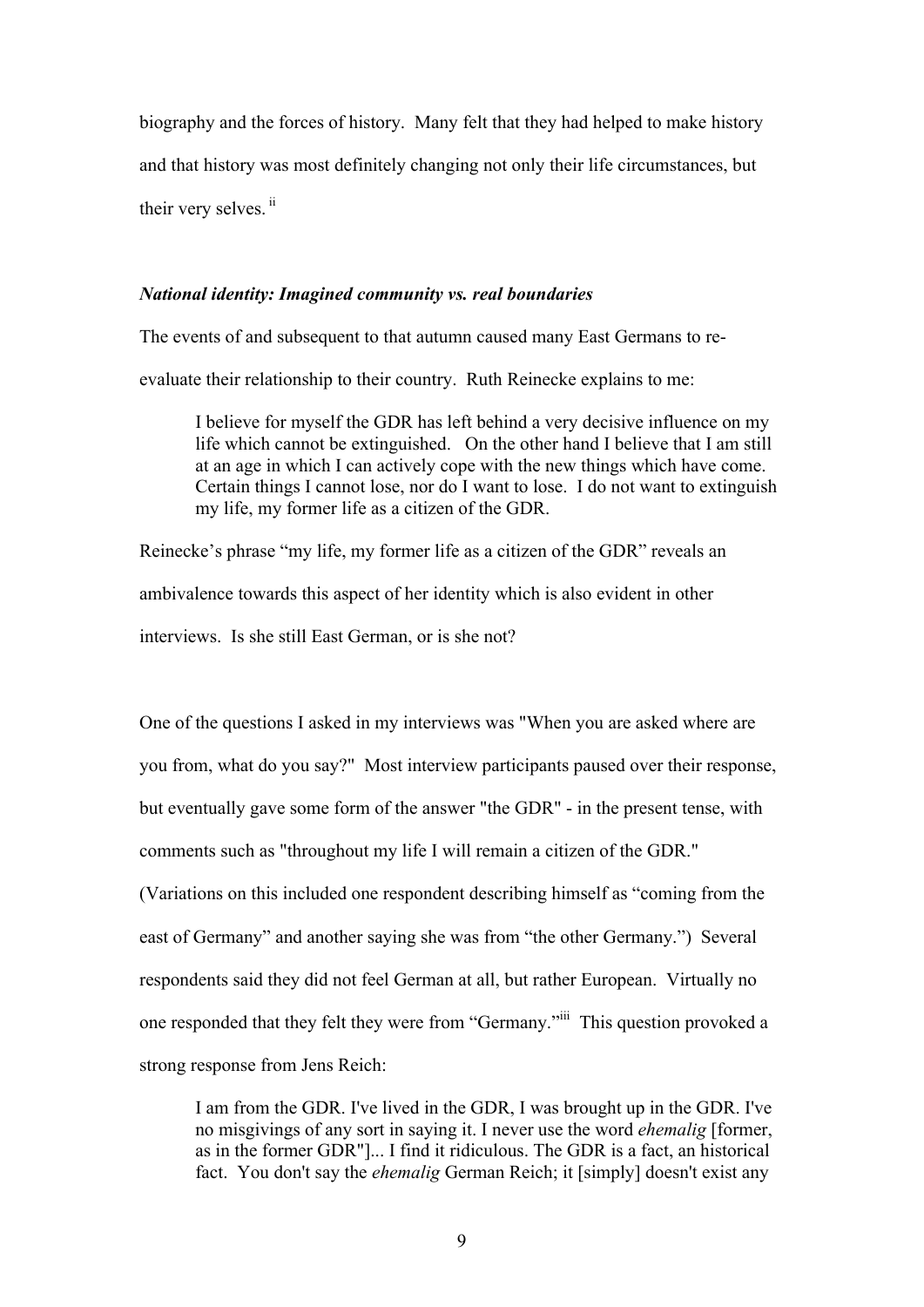longer... This emphasis on *ehemalig* and on the disassociation of yourself from it ... is a sign of psychic instability in those people [who use this word.]

Later in the interview, Reich elaborates further on this point:

I've no inner drive to deny the GDR...[which] has proven its right of historical existence in '89. By our own activity we freed ourselves and made it a decent society, for some weeks and some months. We did it at least, so ... without any feeling of shame you can say "[I am from the] GDR."

Sebastian Pflugbeil, is a physicist and leading environmentalist who, along with Reich

and twenty-eight others, was a founder member of Neus Forum, the first and most

significant of the citizen's groups to form in Autumn 1989. While he shares with

Reich a deep sense of national pride surrounding the events of the bloodless

revolution, his overall outlook is far more pessimistic.

Compared to Poland, Hungary or Czechoslovakia, our national consciousness was very underdeveloped or non-existent… [we] were not at all proud of our history or …proud of being a GDR citizen. Then, in the autumn of '89, within a few days, [we developed] a very strong, extremely strong, extremely pronounced national identity… But that lasted exactly until the night the wall came down. In the autumn of '89 this was a positive identity, a constructive, national identity. Now it has more the appearance of a hospital community…

Michael Passauer is a pastor, and served a vital role providing a safe place of harbour

for dissident East Germans during the 1980s. He is very interested in the problem of

identity, and notes marked changes which have occurred as a result of political events.

Like Pflugbeil, he explains that citizens of the GDR had always had "problems with

identity."

He [the East German citizen] had a hard time to say "I am German" – it is associated with, for instance, the Third Reich… but he also didn't say "I am a GDR citizen." That's not a possible thing to identify with. So he was permanently in search for an identity. In Autumn '89 … the GDR citizen for the first time identified himself very closely ("skinclose") with the GDR…. "We are the people." This we had for about half a year, and this we, I experienced. … we had this strong self-confidence, we were able to break down totalitarian systems. And with October 3<sup>rd</sup> [the day unification took effect], there is a new identity crisis.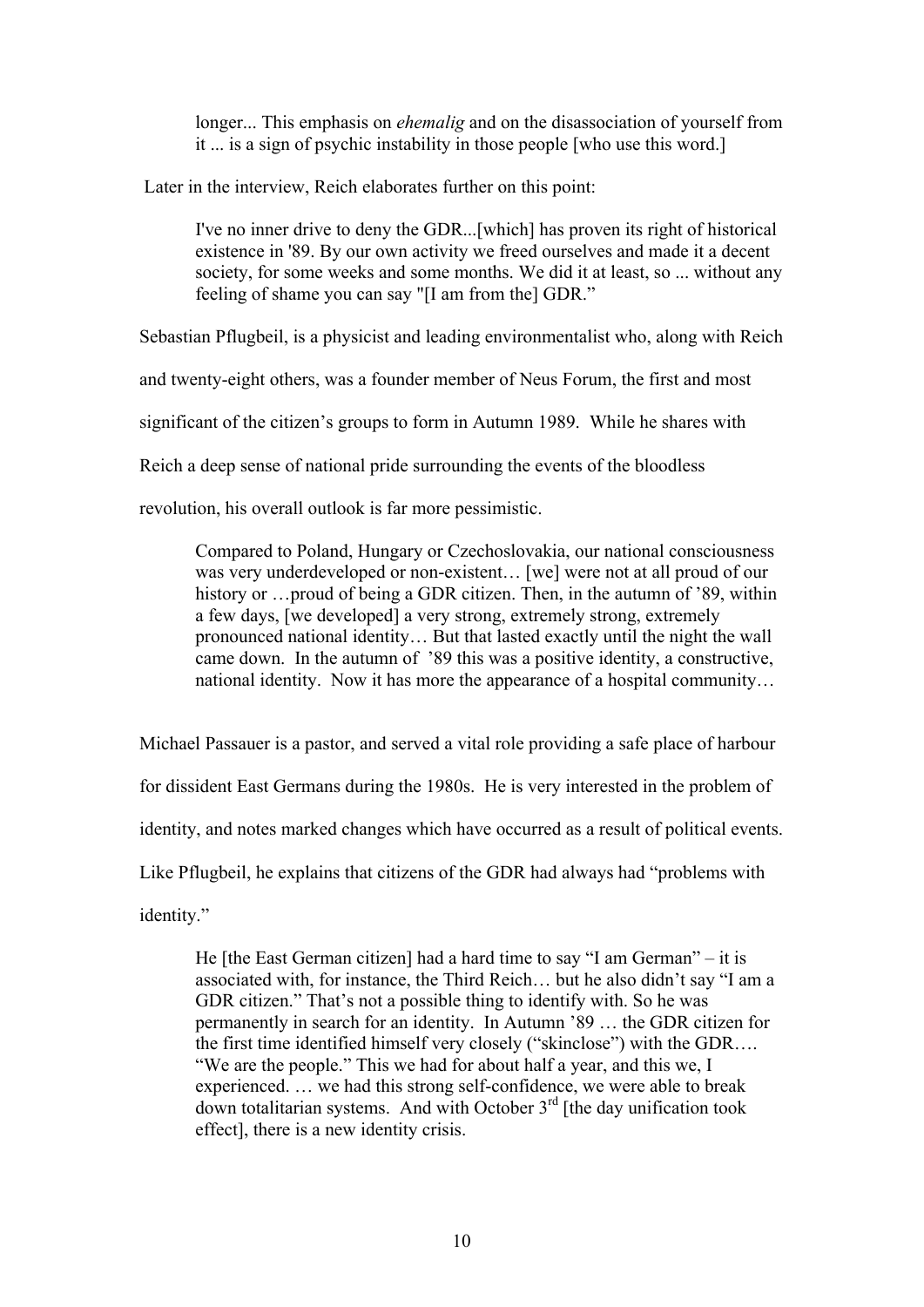Passuer outlines a collective psychological journey which resonates with the descriptions offered by other respondents. Until 1989, the historical moment of selfdetermination, East Germans were "vague" about their heimat, where they belonged and what was their home. Both Pflugbeil and Passauer note the lack of identification between East Germans and their state. This was "not something they felt proud of;" for reasons of history and circumstance, the German Democratic Republic was "not possible to identify with," as discussed earlier. All this changed with the bloodless revolution, when the citizens of the GDR "proved [their country's] right of historical existence." But that sense of national identity, so heightened by these political events, would take different forms following unification.

### *Resisting Identity Appropriation*

Initially, many East Germans reacted to the changes of 1989 by moving to the west, seeking to become as fully integrated into that society as possible. Andre Brie, Deputy Chairperson of the Party of Democratic Socialism (the remake of the old Communist Party), told me he felt that East Germans had been "forced into the West German identity" whereas he "would have preferred to come to a new identity... I think millions of East Germans are living at the moment as if they have no past."<sup>iv</sup> Henning Shaller, set designer for the Maxim Gorki Theatre in Berlin and one of the key organizers for the November  $4<sup>th</sup>$  demonstration in Alexanderplatz, echoes some of these sentiments. For him, there is a critical connection between national identity and a consciousness of history, and he too expresses concern about living as if one had no past. "This process of rapid unification," he explains,

…led to a loss of identity, because everything which still reminds us of the old structures of the GDR is destroyed. It is difficult for people now to have their own identity. Identity in a way I believe is related to the consciousness of history. But if I ignore history, or deal with history in a selective way saying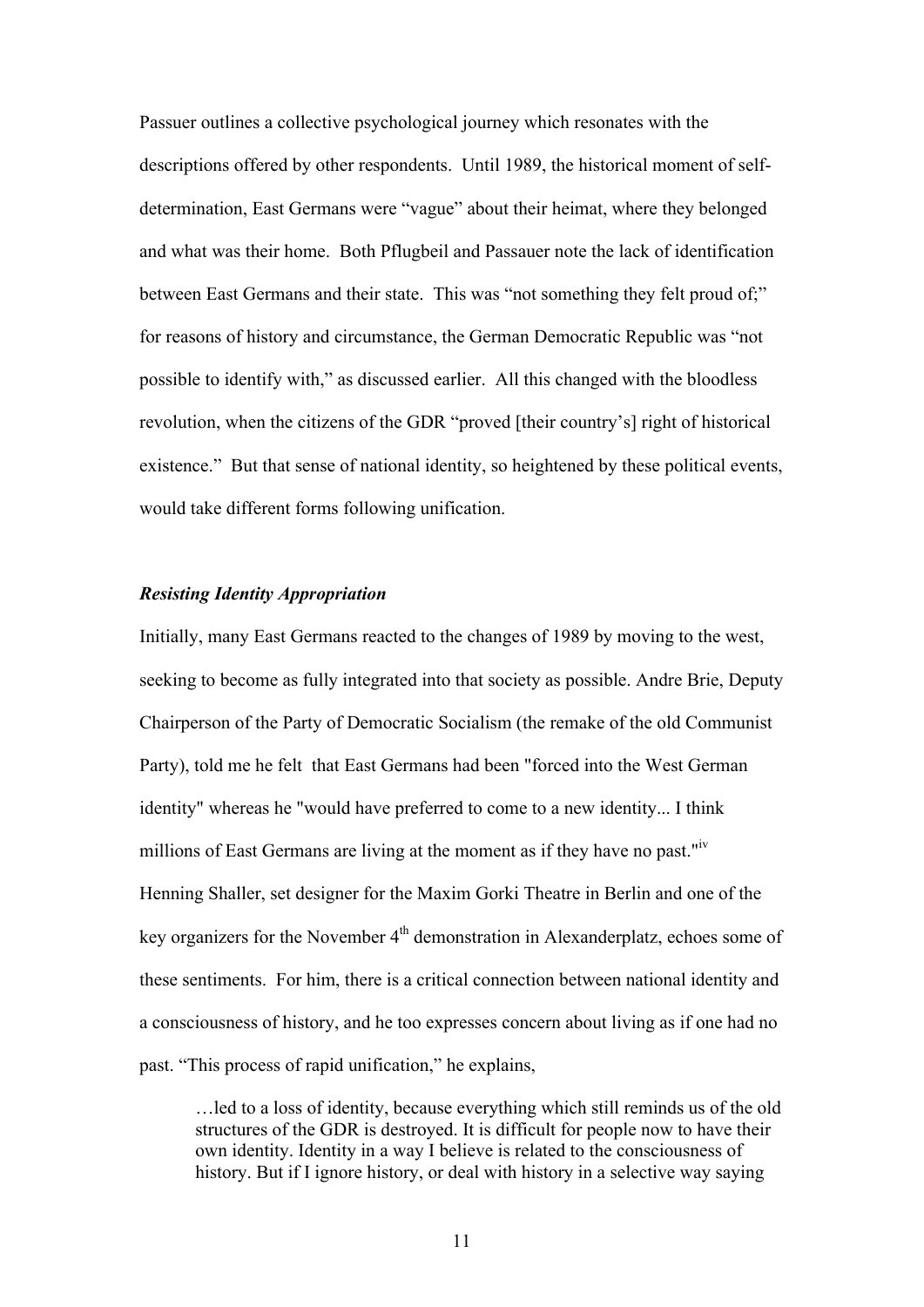"well I will not bear in mind this and this here," then I won't have an identity. It cannot be denied that a great part of my life developed in this somewhat rotten state. But I can't say that everything I have done was bad, and I observe this great fear that people who are living here in this part of Germany within the shortest time have been taken over by a new identity which may be fatal in its consequences.

Bärbel Bohley, the so-called "mother of the revolution," shares Brie's assessment.

She explains "some people do not want to profess their identity, they feel second class

citizens compared to the West Germans, so they say they are German**."** (Bohley's

description does not apply to most of the respondents in my student who had always

been and continued to be unusual East German citizens.<sup> $vi$ </sup>). She expands on this:

I think that there is an East German identity, and there are those that accept it and those that reject it. But it does exist. And even this rejection is a way of distancing oneself from it, of saying 'farewell.' We have lived here for forty years, and you cannot deny that. One can say ten times one is German, but Germany did not exist. There was the Federal Republic and there was the GDR and this formed the West Germans and the East Germans.

One example of trying to say "farewell", of living as if one had no past, is reported by

Naimark, who tells of an interview with a twenty-two year old punkfrau from the

GDR. Six months after having moved to West Germany, she was asked "Why did you

leave the GDR?" "The GDR? Never heard of it" (1992:87).<sup>vii</sup>

A one-line comment such as this has clarity and finality which a more in-depth conversation might lack. In Naimark's account, the reader is not given any information about the context in which the exchange occurred, who the young woman perceived herself as speaking to, and in whose presence. Moreover, one has no sense of her identity over time. Ten years later, how would she answer the same question. The more researchers probe questions of identity, the more complex the picture which emerges.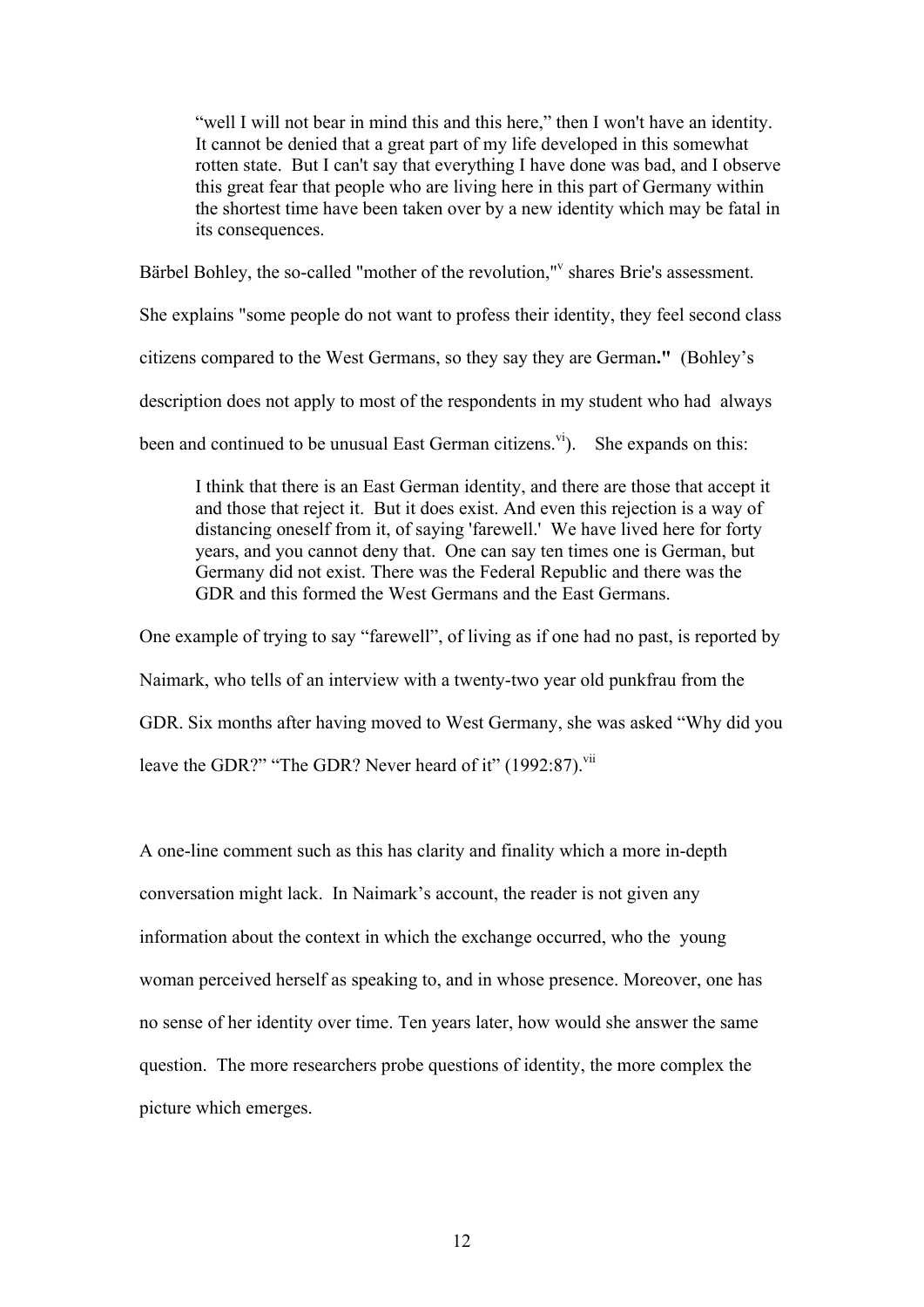In 1994, Jennifer Yoder conducted a study interviewing elite parliamentarians in Brandenburg. When asked whether a particular eastern German identity exists, slightly more than half (ten out of eighteen) responded positively. Follow-up questions, however, evoked responses that revealed a distinct "eastern" dimension in terms of elites' self identification. Typical of the responses she found were the following:

I will remain an East German in this [political rebuilding] process. I have a different political culture. I try to bring a different politics over… [I]nstead of making people feel indebted [to the West], hesitant to be active, I have to encourage them to assert their own voices (SPD member, Potsdam, May 1994)

But what exactly is meant by an "East German identity"? For one of Yoder's respondents, it means simply having had "a common history, experiences, life relationships, upbringing, schooling, work world… and these have formed people in a special way" (1999:135) and for another, it indicates "[e]xperience under the wall and a particular socialization pattern" (1999:136). Yoder states that "the most common identification may be summed up as 'East Germans in a united Germany'" – an identity which some interviewees referred to as "the eastern biography" (Yoder 1999: 136).

# *A revitalized identity?*

However, with the growing realization of the appreciable differences between eastern and western Germany, noted by Bohley and others, there has been a movement towards a new grassroots post-communist eastern identity (Hogwood 2000). Bohley herself comments upon those East Germans who "are very conscious of the fact that they have lived under extraordinary conditions and have had very special experiences and they are proud of it." In 1990, 66% of East Germans identified themselves as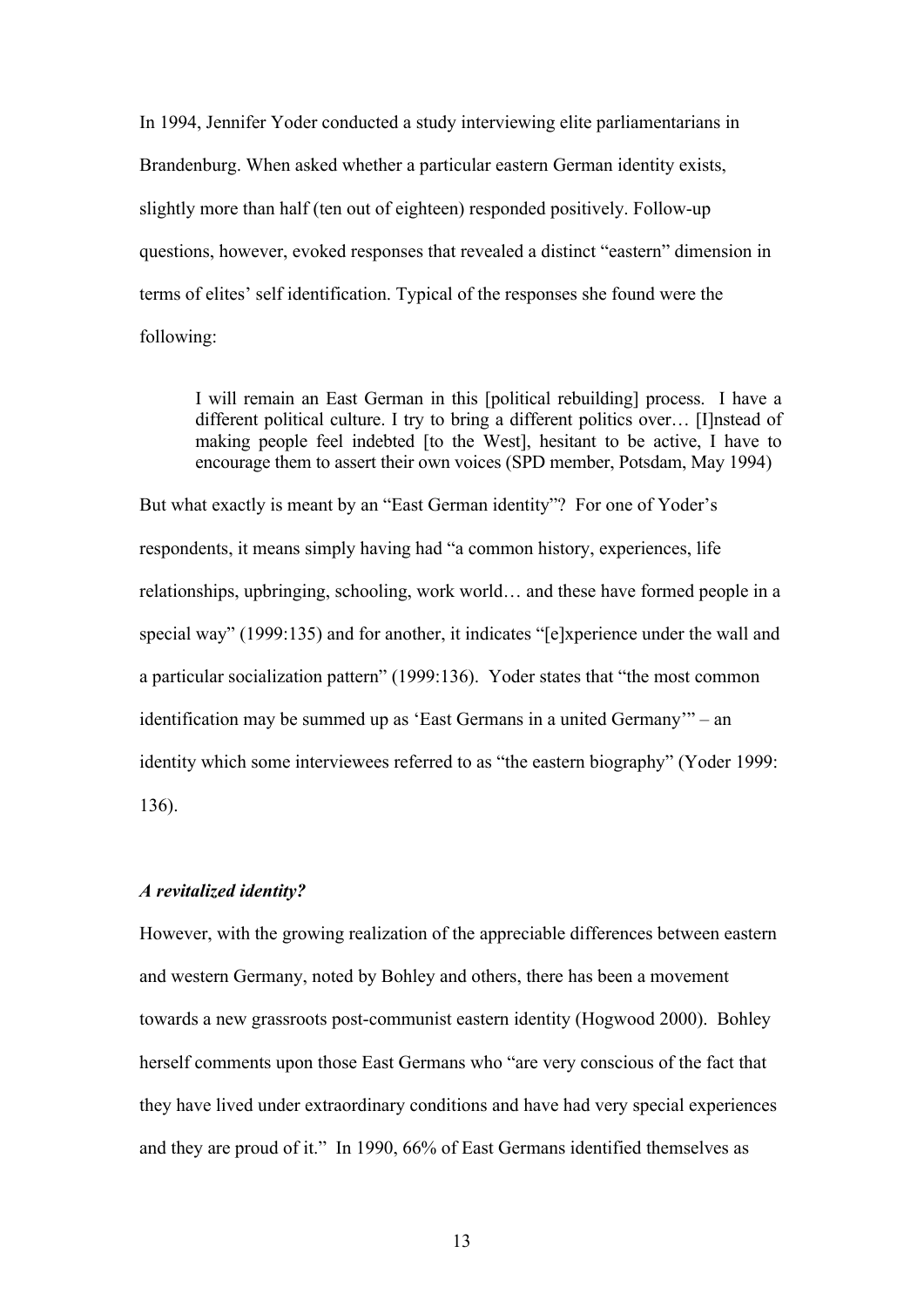more German than East German, whereas by 1995, this figure had dropped to only 34%. Correspondingly, in 1990 28% identified themselves as more East German than German, while in 1995, this figure had climbed to 60% (Yoder 1999:204-205). As Yoder explains, "a discovery of … differences [between East and West German societies] led to a rediscovery of separate identities" (1999:205).

Yoder summarizes the revitalized appeal to a distinctive eastern identity:

… eastern identity has been rediscovered as a response to the encroachment of west German norms and rules for behaviour and the devaluation of eastern culture and identity. This rediscovery can also be interpreted as a positive/ proactive development … a process of self-assertion, an expression of pride and autonomy, and a recognition that the east was and is different from the west (1999:209).

Wiesenthal's (1998) analysis of the revival of eastern identity is more wholly reactive

than that suggested by Yoder. Widespread post-unification dissatisfaction (PUD)

experienced by many East Germans can be explained, at least partially, by the

"treatment-response thesis." While before unification, East Germans may have felt

themselves to be very similar in terms of values and cultural patterns,

the experience of western supremacy gave way to a process of increasing cultural differentiation. Feeling labelled as more naïve, less professional, less competent, and culturally outdated, east Germans would appear to be lining up for a counter-attack. They remind themselves of 'their', up to now, not so deeply held 'socialist' and 'communist' values and confront 'the west' by claiming allegiance to a revived east German collective identity … [which is seen to embody] 'true' values of egalitarianism, modesty, solidarity, social security and stability… (1998:17).

Ursel Herzberg, in her seventies, expresses views compatible with the "treatment

response thesis." Speaking from her own experience and that of others she knows,

she comments:

I think that people have acquired an East German identity after the changes more than they had before. Before that they were very dissatisfied with many things in this part of Germany that was called GDR, but now they feel quite different… Now they feel that they are East Germans, or ex-GDR citizens,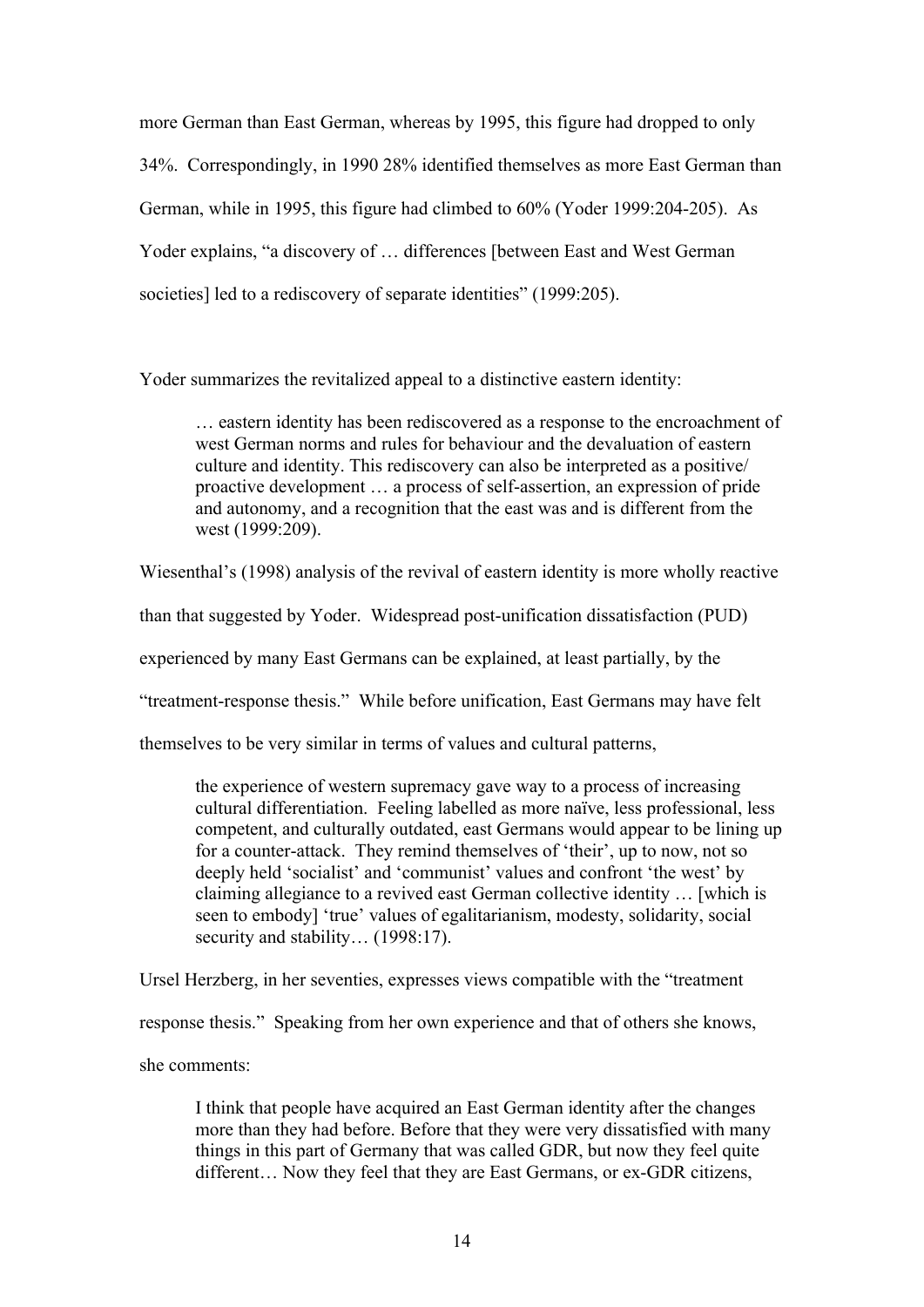much more than they did before, I think. So do I... People feel East German, also because a lot of the West Germans treat them with some arrogance, with a lot of arrogance in fact… therefore, East German people feel they have to emphasize their identity again, sort of regain their self-respect.

As a result of unification, some East Germans felt that they had become, as Werner Fischer described it to me "an alien in my own country." Bärbel Bohley expresses a similar sentiment: "… we were annexed in a way. We emigrated to the Federal Republic in our entirety… against my will… the West came to me." East German author Christ Wolf describes "the manner and the speed with which everything connected with the GDR was liquidated, considered suspect" and views herself and her fellow citizens as being "housed in a barracks under quarantine, infected with Stasi virus" (1997:241). This context makes ripe breeding ground for a siege mentality, in which self-identification is primarily reactive, and in this case at least, retrospective, a "counter-identity" as Roβteutscher describes it (2000:74). But such an unstable foundation does not bear well for long-term identity maintenance.

Why was it easier for East Germans to embrace an East German identity only after the demise of East Germany? Historically, East German national identity was primarily reactive, existing in relation to the West in general and to West Germany in particular. As Sebastian Pflugbeil commented earlier, in contrast to other Eastern bloc countries with hundreds of years of history behind them, East Germany was an artificial creation; as such, national identity had never been very strong. But another kind of GDR identity did exist "within the dominant culture … [which] developed in at least partial opposition to the official culture" (McFalls 1995:148). It is this aspect of national identity which became revitalized after unification.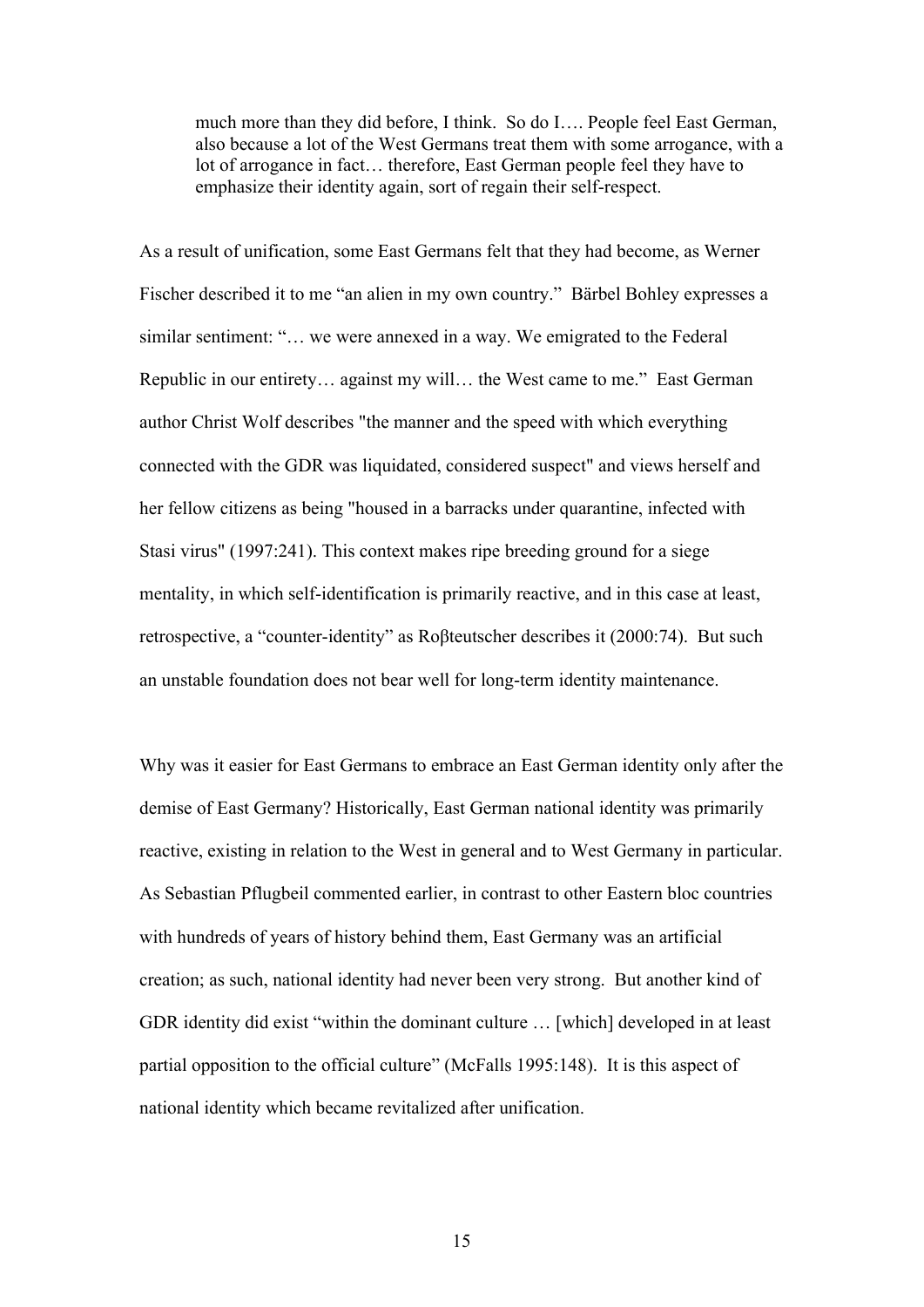Benedict Anderson (1983) has written of the nation as an imagined community.<sup>viii</sup> If one applies this definition to the case of East Germany, one can begin to decipher why the dissolution of the actual country created a new psychological space for national identity. As the parliamentarians in Yoder's study quoted above explained, the new eastern biography is based upon a sense of a shared community, and a common experience of life under the wall. It is not surprising that this could be best appreciated when in comparison to something else, in this case, with West Germany. Hogwood (2000) describes four distinctive expressions of eastern German identity which have developed over the last decade: 1) third-way socialism; 2) the 'Trotzidentität' (identity of contrariness); 3) '(N)Ostalgia'(nostalgia for the East Germany of the past), and 4) 'Ossi' pride. It is the last of these which Hogwood sees has having "the greatest potential to sustain itself as a live and lasting expression of separate easternness with a united Germany" (2000:45).

Ultimately, how enduring will eastern identity prove to be? Will Germans living in the new Länder continue to experience, if indeed they still do, a "hospital community" ethos? How long is the life of the "Stasi virus"? Will Ossi pride subside with increased integration between east and west? If much of the revived sense of eastern biography is founded on "the memory of shared experiences within the social structures of divided Germany" then will this phenomenon "be limited to the generations born in the aftermath of the Second World War" (Hogwood 2000:64-65), or will these memories survive in the form of cultural narratives, to be transmitted from one generation to the next? Writing more than a decade after unification, Hogwood warns "…it is not possible to arrive at a definitive conclusion as to whether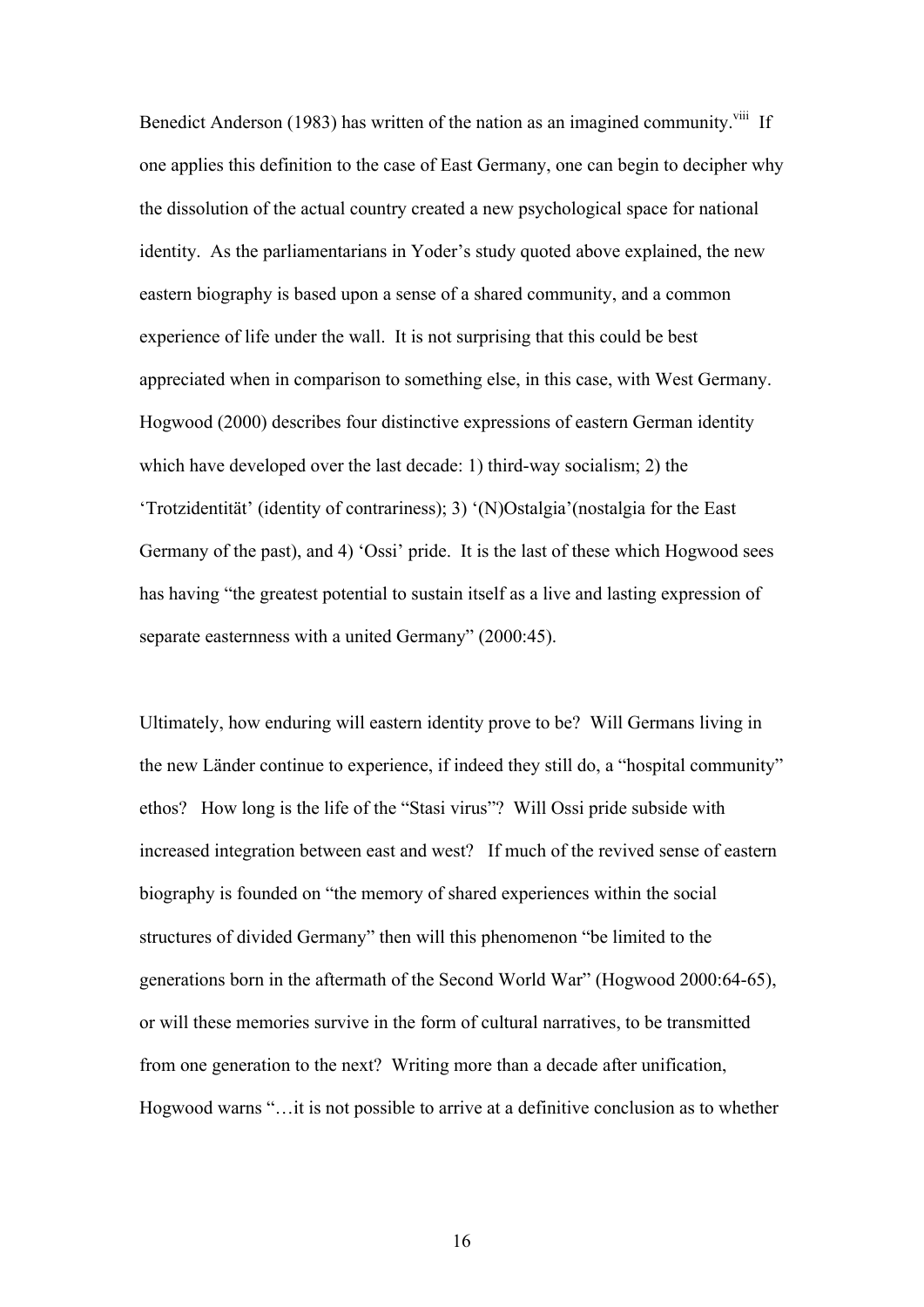a distinct eastern identity will prove to be merely transitional, or will become a lasting German subculture" (2000:64).

### *East Germany: 'Model case for Transformation Theory'?*

The term "transformation" has been widely used to describe the ongoing changes which have occurred in Central and Eastern Europe since 1989. Indeed, while the term is pervasive in the academic discourse on these political events, the assumptions upon which it rests have been rarely analysed. Kupferberg identifies a cluster of issues associated with the transformation paradigm:

- Why did communism collapse the way it did?
- How should we craft stable democracies in societies lacking the preconditions of democracy?
- What is the possible role of the West in assisting the East European societies to create market economy conditions, assumed to be necessary for stable democracies?
- What is the relationship between democratisation and nation building?
- Which geo political strategies will be pursued by Western democracies seeking to establish new security and trade arrangements with the highly volatile societies of Eastern Europe? (Kupferberg 1999:129- 130).

Implicit in the issues listed here are a set of assumptions which evade scrutiny. By definition, 'transformation' focuses the mind on change: *a* is transformed into *b*, and in the process *a* ceases to exist. The transformation process explores not the complex and ongoing interplay between *a* and *b*, but rather how to ensure that *b* will most closely resemble *c*. Notably, the transformation paradigm is clearly located in the standpoint of a powerful outsider.

Kupferberg (1999) has suggested that East Germany might be the "model case" for existing theories of transformation (pp.129-148). While noting East Germany's "marginal and somewhat ambiguous role" in the literature on transformation in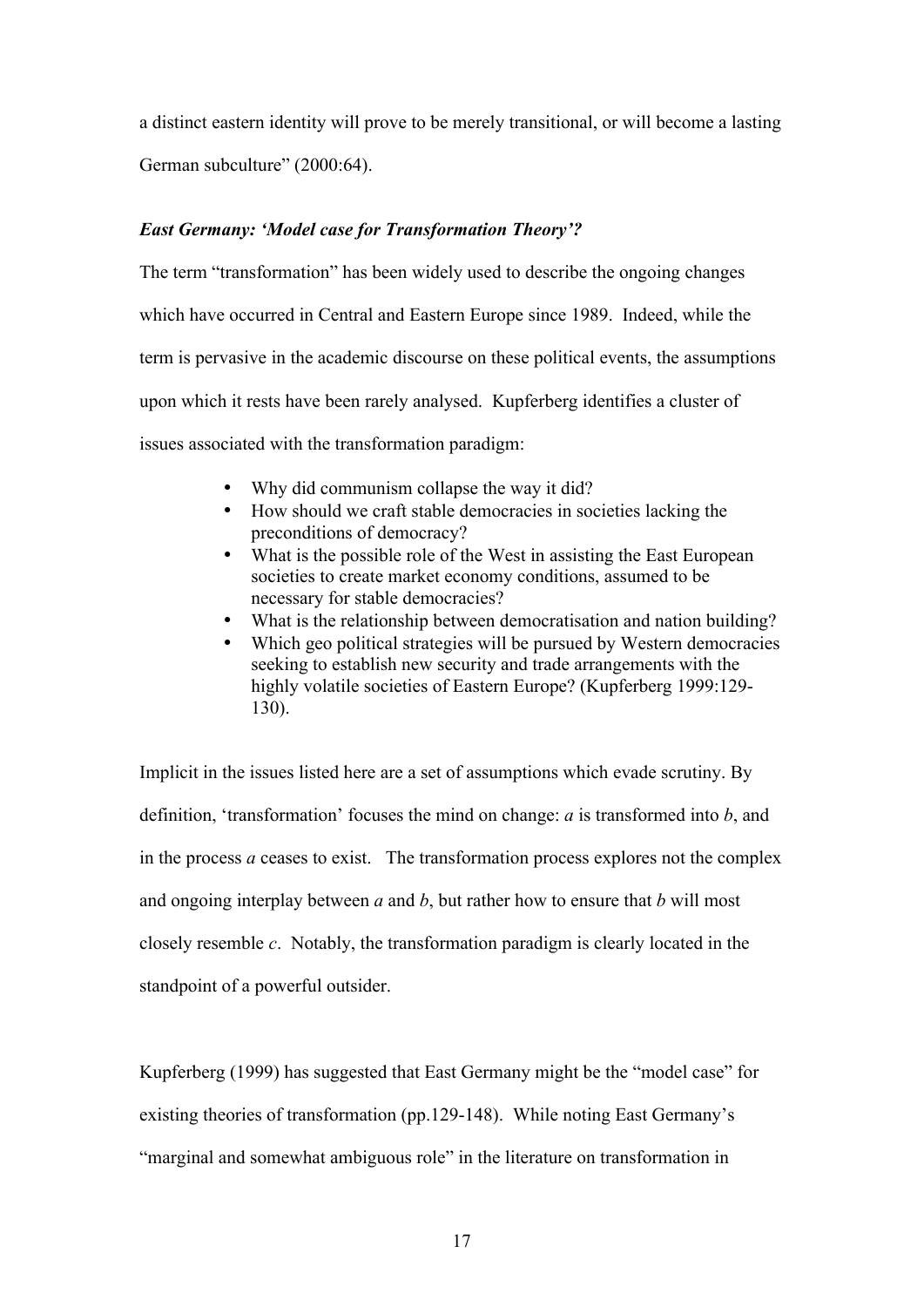Eastern Europe, Kupferberg argues that the unique historical circumstances relating to both the creation and demise of East Germany make it ideal for exploring this theoretical paradigm. It is, Kupferberg argues, a *Sonderweg*, or a particular case of transformation, a view echoed by Weiesenthal who labels it a "unique case of societal transformation" (1995:49). Offe (1996) highlights the importance of external forces in the GDR's process of transformation: "… the GDR's case had less to do with a transformation 'from above' or 'from below' and more with a change 'from outside'" (p. 148). Expanding on the implications of this, Kupferberg argues:

… the objectively favourable conditions of the transition have made it subjectively more painful than in other transitional countries… By virtue of the fact that the GDR was transformed by positive legal fiat and 'from outside', its population was neither given the chance nor challenged to make its own, morally discerning contribution towards shaping its own future… Only in the case of Germany is the subject of transformation not identical with the object thereof (1996:152).

In the past decade, it is clear that East Germans have confronted a different set of psychological issues than their other Eastern European counterparts. Ossi pride and (N)ostalgia only make sense in the context of a united, but still divided, Germany. As challenging as East Germans may have found life since the revolutionary changes, Wiesenthal (1995) argues that in fact they have been "cushioned from the full force of the transformation to a market economy" (p. 49); "transformation by unification" (p.69) has allowed East Germans a comparatively smooth, gradual adjustment, as compared to the "shock therapy" experienced by other former communist countries. However, the important argument of the "special case" status of East Germany notwithstanding, there are significant similarities which apply across post-communist countries.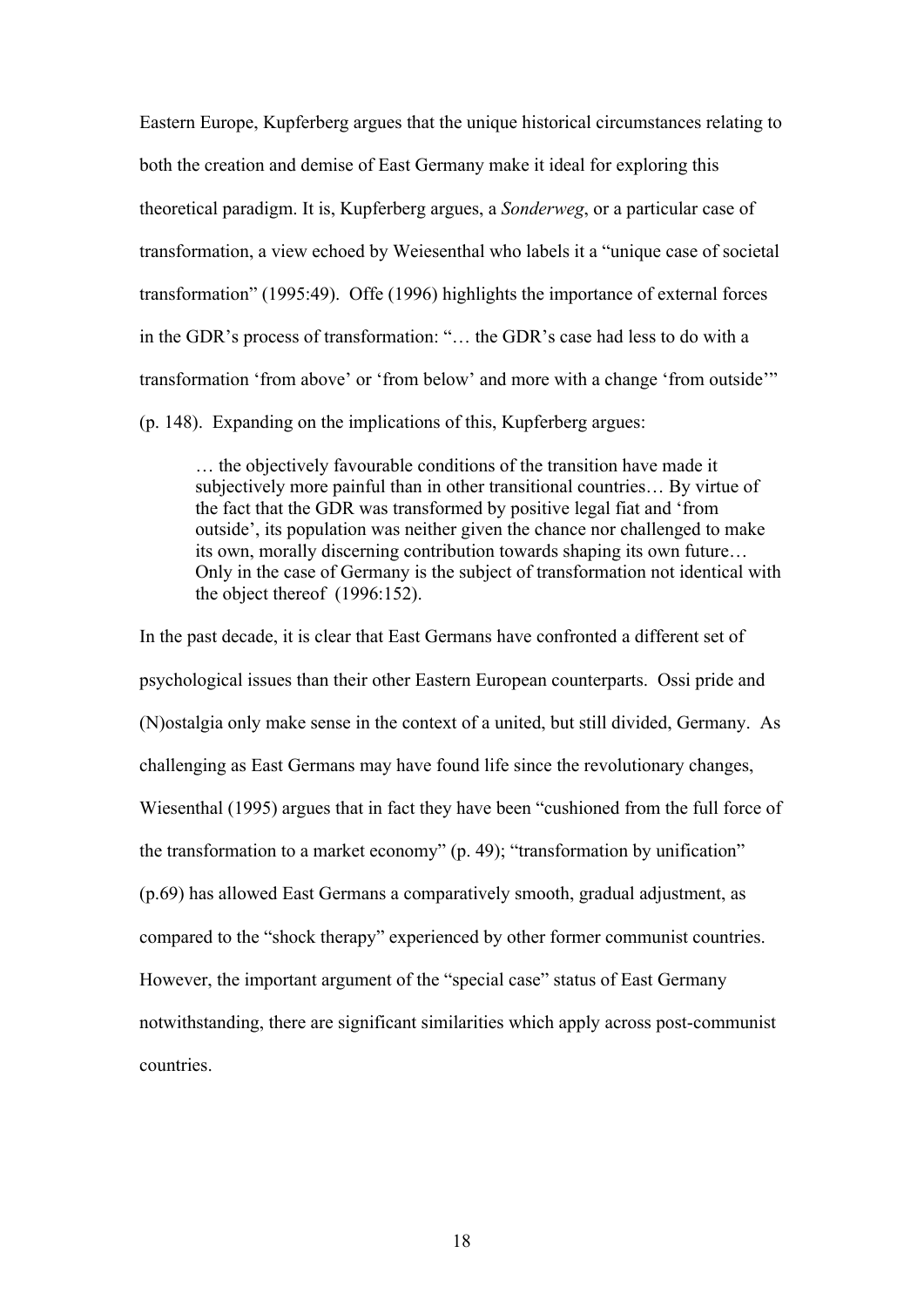One of the most thought-provoking pieces of research challenging the assumption of the transformation paradigm has come from a group of Czech sociologists who have developed a methodology of collective autobiography, called "Ourselves' selves," to document the experiences of change and continuity in their lives and those with whom they live. They write:

The dominant rhetoric of discontinuity sat uncomfortably with our own experiences and observations. This is why, from the very beginning, we were fascinated most of all by everything that clearly did not transform (Konopasek with Andrews 2000:98).

These researchers argue that the very concept of transformation is built upon a "conceptual purification of a given 'past,' which is put in radical opposition to some equally purified 'present.'" Rather than serving as a temporal bridge, it "disconnects and isolates" the past, present and future. By only asking about what has changed, one loses sight of all that has remained constant. A close examination of "individual people, their fates and everyday lives" revealed in their research

a far greater continuity, closeness, and temporal reversibility between the "socialist" *then* and the "transforming" *now* than we ourselves had expected. The complete break with the past, in the name of the Great Transformation in the East, is simply not taking place. …The very concept of transformation is therefore an attempt to break away radically and totally from the past… The world has simply changed …we belong to an essentially different time… a different world, which is, in fact, incommensurable with the past one. We are, we are told, a post-communist society (Konopasek with Andrews 2000:98-99).

One of the interesting implications of this argument is that assumptions of discontinuity with the socialist past, the Great Transforming Society, as it is ironically called, has important and disturbing personal and political consequences. If the present is wholly unconnected to the past, then prospects for western triumphalism are greatly enhanced. But from the perspective of those who helped to create and who are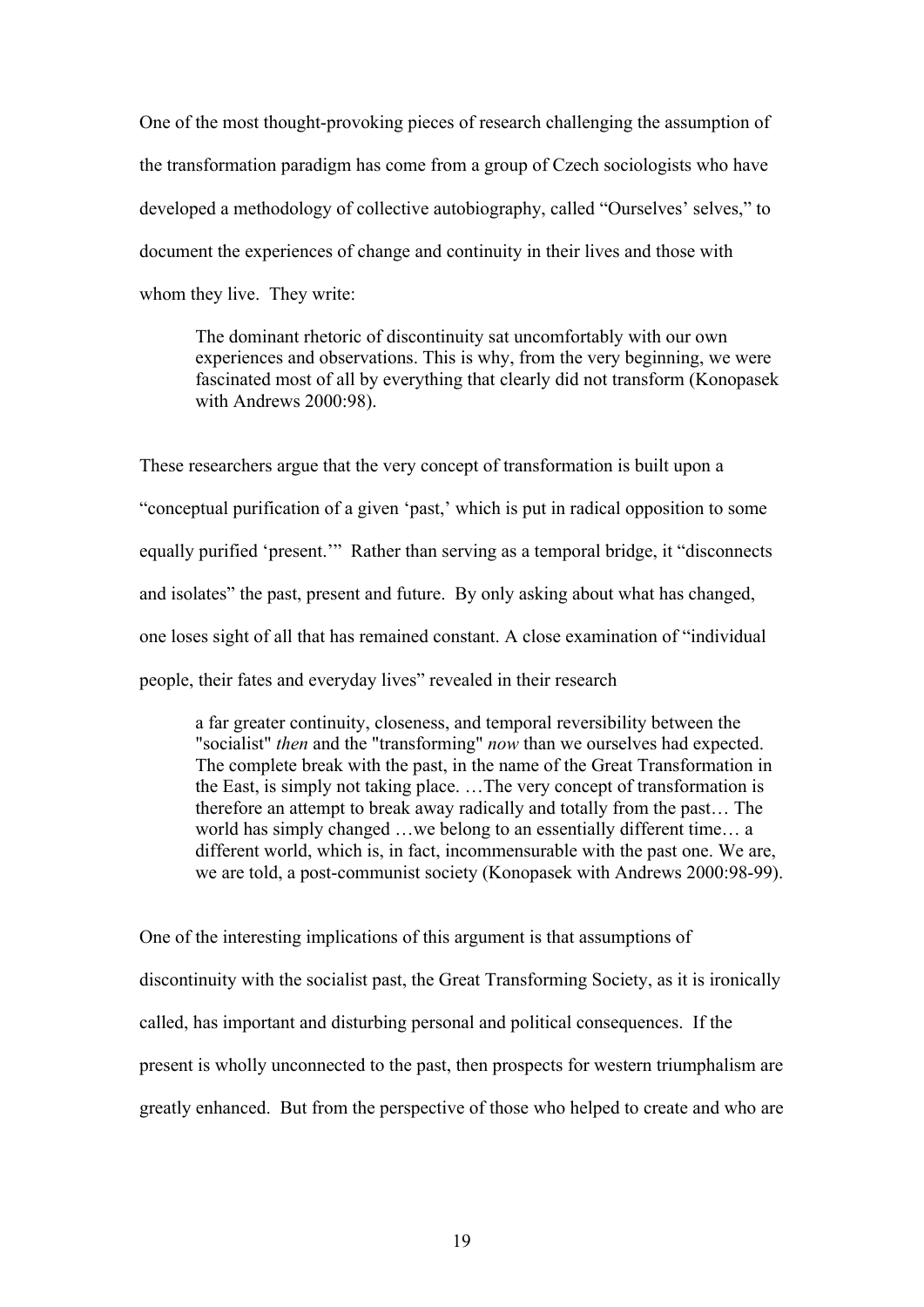living through these changes, such triumphalism is entirely inappropriate. As Bärbel Bohley comments:

… it [the events of 1989] was simply the revolt of the humiliated people. And they did not ask why they revolted, for capitalism or socialism. They were simply fed up to live with this lie… Most certainly people did not go into the street and shout 'we want capitalism.' Deep down they wanted… [to] change their living conditions… it was not a victory for capitalism.

The transformation model, with its bipolarities between *then* and *now*, between *communism* and *capitalism*, influences what kind of data is gathered and how it is analysed. We as western researchers in the east expect to find profoundly changed selves; when those who participate in our research do not produce the responses which we expect, we think they have not fully understood the questions we have posed, or attribute the absence of change to the (still-existing) power of living under an authoritarian regime<sup>ix</sup> (Andrews 1995, 2000). Rarely, if ever, do we challenge our own assumptions. Because of the power of the transformation paradigm, it is difficult for us to imagine that the momentous events both inside and outside of the self might have been accompanied by an equally powerful and enduring sense of continuity.

However, my interviews with East Germans disclose a similar story to that depicted by the Czech sociologists: in-depth investigations into individual lives reveal a continuity of self co-existing with a profound sense of personal and political change. Ruth Reinecke comments "The GDR citizen inside myself will always accompany the movements which will take place in my life." I asked writer and activist Freya Klier – who, in 1988, had been expelled to West Germany, where she continued to live at the time of our interview – where she felt she was from. Similar to Reinecke, she responds: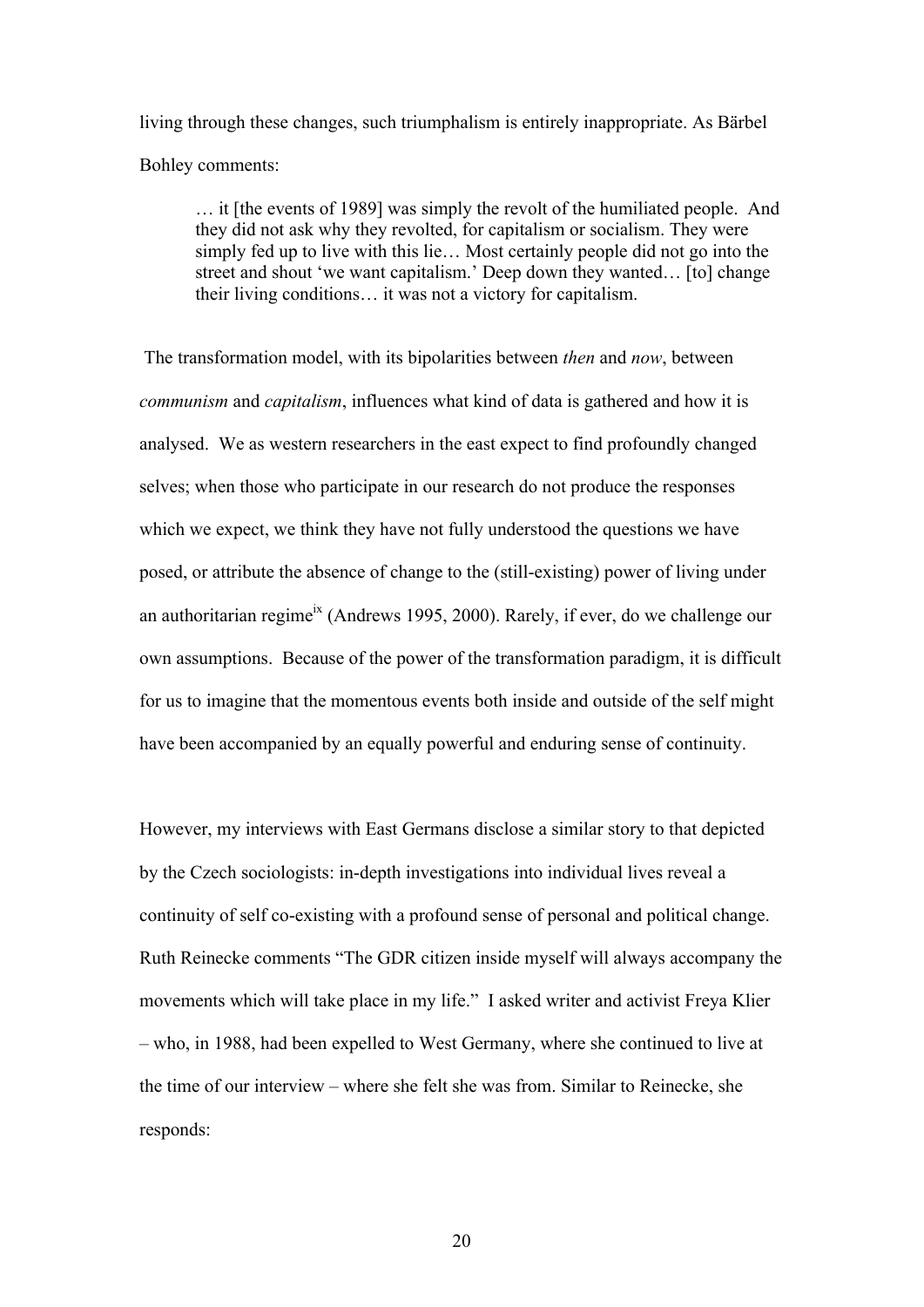From the GDR, of course… I lived there for 38 years, it was the most important time of my life… it was a very intensive time, and it is my identity… Now a new piece of identity has been added [but] the other thing is still existing… The meaning of my life does not depend on the country I live in. I did not change when I came to this part…

Klier and Reinecke minimize neither the degree nor the importance of the changes around and within themselves, but for them, identity is an additive, not substitutive, phenomenon.

There is an awkward moment in my interview with Bärbel Bohley, in which I ask the rather leading question: "Has there been a shift in the general consciousness of what it means to be East German?" Bohley clearly bristles, and ultimately responds:

I think it [my question] is too simple. Probably you now want to hear, "we have had our experiences with a dictatorship and in the Federal Republic they have had their experiences with democracy," but this is too simple. In my view the experiences under a democracy are not so different from those made under a dictatorship. Personal courage is always difficult, to keep one's chin up, to assert oneself, well... to stay honest. These are human experiences and it's those that are important for me. I made them against the background of a dictatorship and others made them against the background of democracy. Insofar these human experiences are much more important for me than any psychological analyses. …Well, this is too complicated for me that I could answer that in a simple way.

Bohley rejects my question as being too simplistic, built upon naïve assumptions regarding all that has changed in her world, both inside and out. For her, the most important human qualities, such as courage and honesty, are transcendent. Concluding our interview, I ask her if there is anything which, in retrospect, she wishes she had done differently. She rejects the "othering" which she feels is implicit in my question: "I would do many things differently," she responds, "wouldn't you?" Answering in this way, Bohley emphasizes our common humanity and rejects the bipolarism which she feels is inherent in the questions I ask her.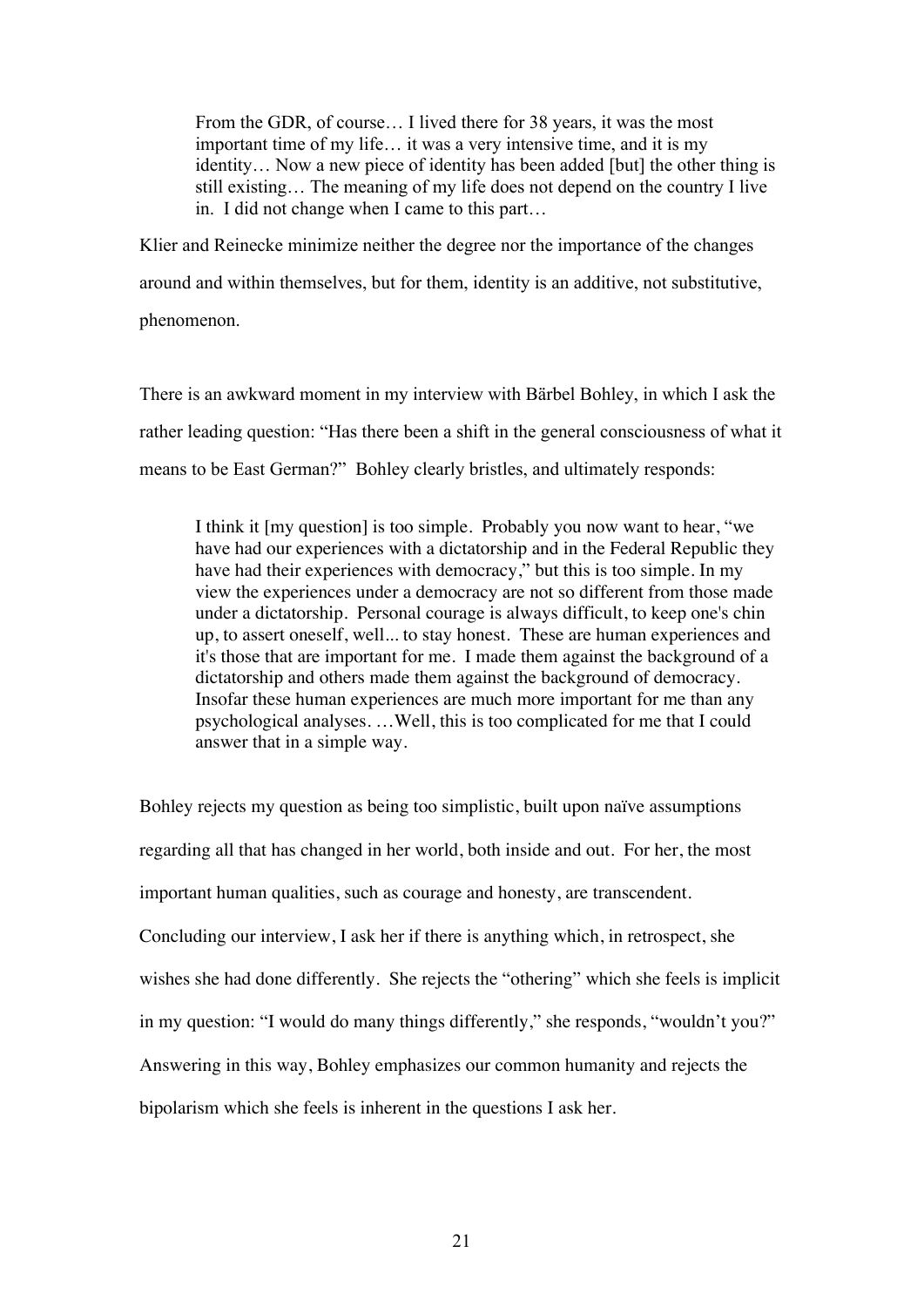Undeniably, the events of the German autumn have precipitated profound psychological change for East Germans, but importantly, this change has occurred within a relative constancy of identity. As MP Ingrid Koppe comments to me "…the past ... is not as past as we assume. We are the result of the past and the past is in us." The more micro the analysis, the less unequivocal the evidence of discontinuity. Human beings are, by our nature, forever in the process of becoming; there is an ongoing relationship between who we have been, who we are, and who we will be. As researchers of identity, our frameworks of analysis must seek to capture this complex interplay between change and consistency which characterizes our lives and the lives of others as they struggle to meet the challenges of the new societies they are helping to create.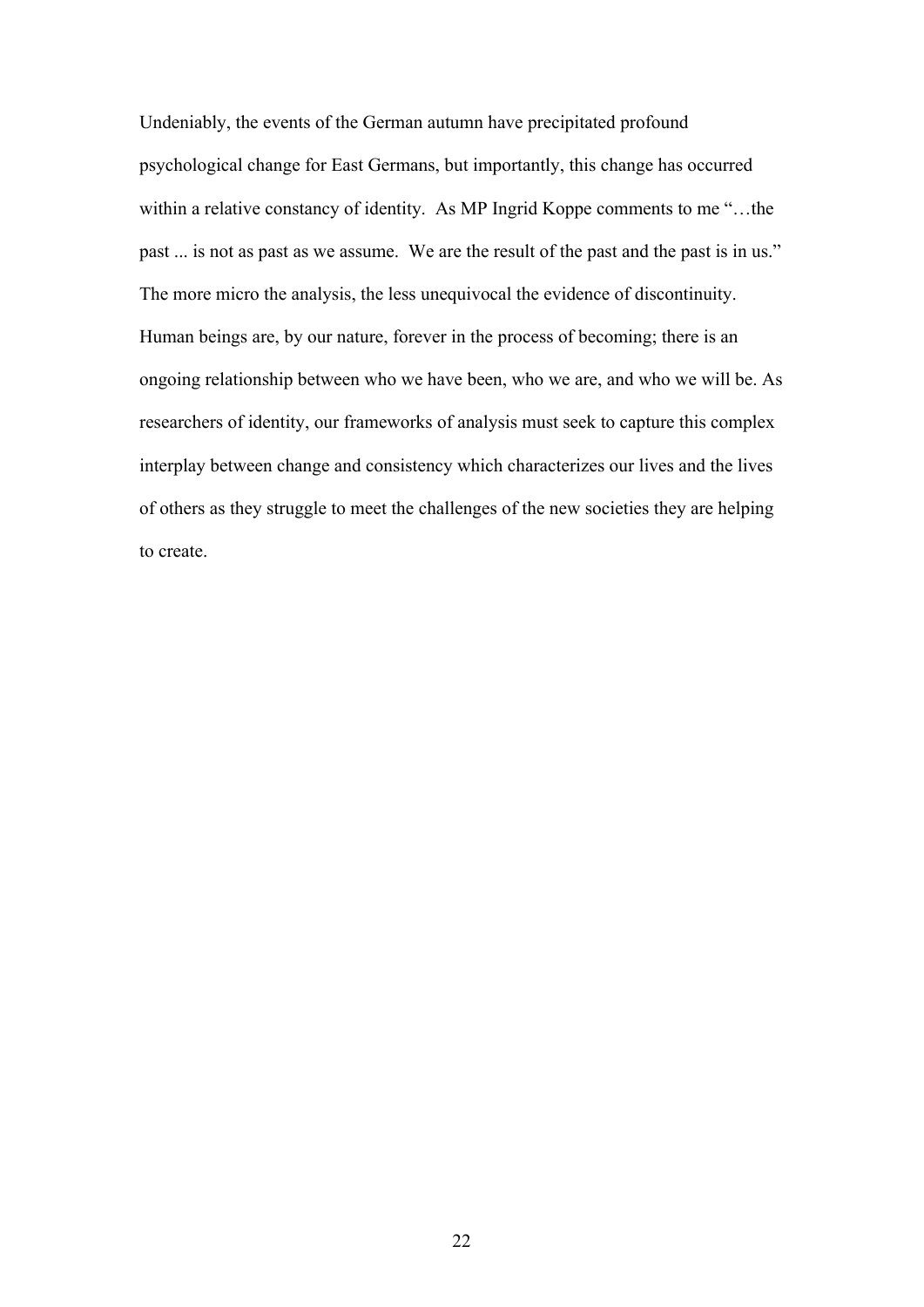## *Bibliography*

Andrews, Molly (1995) "Against good advice: Reflections on conducting research in a country where you don't speak the language" *Oral History Review* 20/1: 75-86.

---, (1998) "Criticism/Self-Criticism in East Germany: Contradictions between Theory and Practice" *Critical Sociology* Vol. 24, No. 1/2: 130-153.

- ---, (2000) "Text in a changing context: Reconstructing lives in East Germany" in Bornat, Joanna, Prue Chamberlayne and Tom Wengraf, eds. *The turn to biographical methods in Social Science: Comparative issues and examples* (London: Routledge).
- Dennis, Mike (December 1998) "The East German family: Change and continuity" *German Politics* Vo. 7 No. 3: 83-100.
- Epstein, Catherine (1999) "The production of "official memory" in East Germany: Old Communists and the dilemmas of memoir-writing" *Central European History* Vol. 32, No. 2: 181-201.
- Gilliar, Beate (1996) *The rhetoric of (re)unification: Constructing identity through East and West German newspapers* (New York: Peter Lang).
- Hogwood, Patricia (December 2000) "After the GDR: Reconstructing identity in postcommunist Germany" *Journal of communist studies and transition politics* Vol. 16, No. 4: 45-67.
- Jarausch, Konrad, ed. (1997a) *After unity: Reconfiguring German identities* (Oxford: Berghahn Books).
- Jarausch, Konrad (1997b) "Reshaping German identities: Reflections on the Postunification debate" in Jarausch, Konrad, ed. (1997a) *After unity: Reconfiguring German identities* (Oxford: Berghahn Books).
- Jarausch, Konrad, Hinrich Seeba and David Conradt (1997) "The presence of the past: Culture, opinion, and identity in Germany" in Jarausch, Konrad, ed. *After unity: Reconfiguring German identities* (Oxford: Berghahn Books).
- Klingermann, Hans-Dieter and Richard I. Hofferbert (January 1994) "Germany: A new 'wall in the mind'?" *Journal of democracy* Vol. 5, No. 1: 30-68.
- Knabe, Frithjof (1995) "Unemployment: Developments and experiences" in Kolinsky, Eva, ed. *Between hope and fear: Everyday life in post-unification East German/A Case Study* (Keele: Keele University Press)**.**
- Kocka, Jurgen (1994) "Crisis of unification: How Germany changes" *Daedalus* Vol. 123, No.1: 173-192.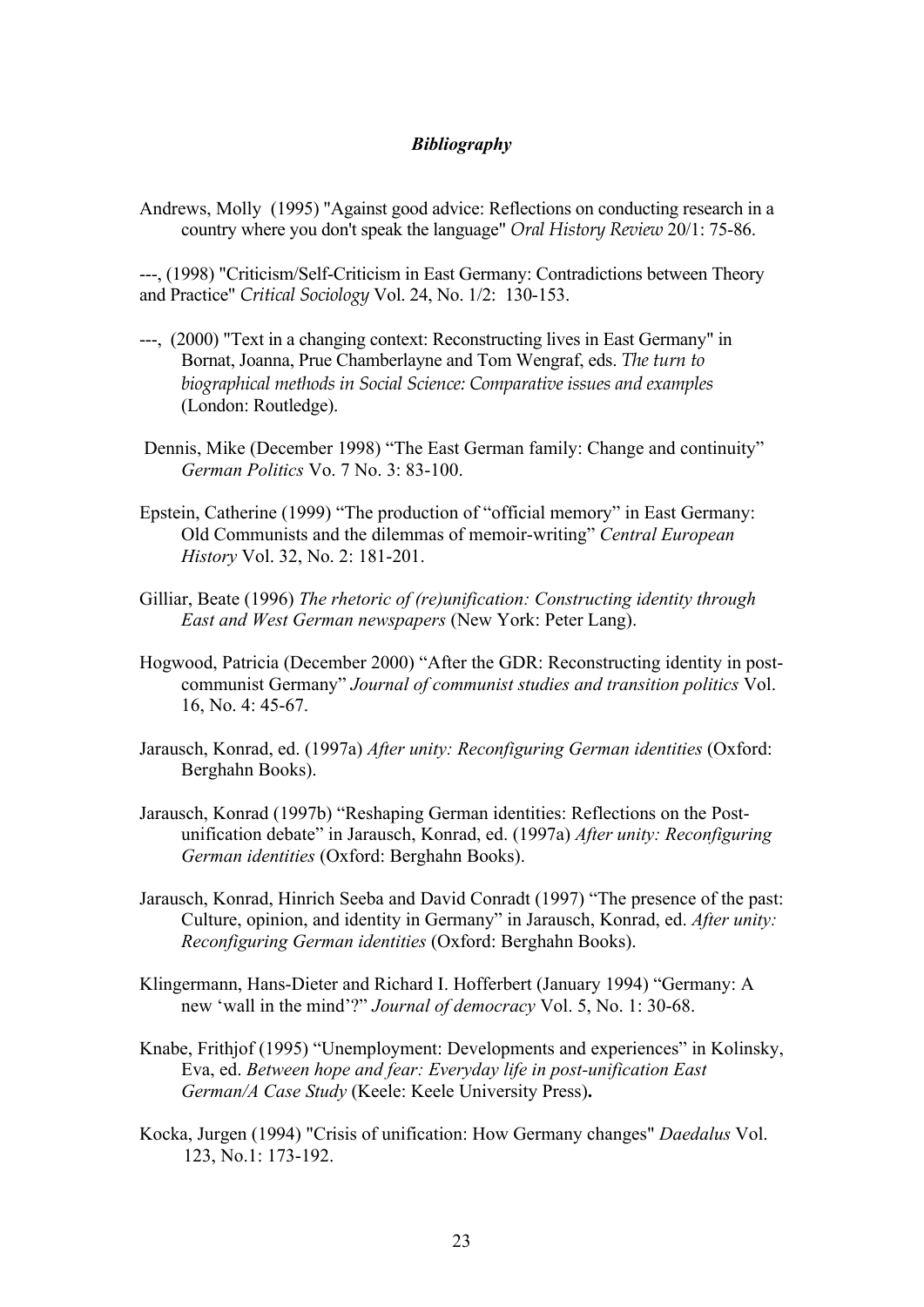- Kolinksy, Eva, ed. (1995a) *Between hope and fear: Everyday life in post-unification East German/A Case Study* (Keele: Keele University Press)**.**
- ---, (1995b) "Preface" in Kolinksy, Eva, ed. *Between hope and fear: Everyday life in post-unification East German/A Case Study* (Keele: Keele University Press)**.**
- ---, (1995c) "Women after *Muttipolitik*" in Kolinksy, Eva, ed. *Between hope and fear: Everyday life in post-unification East German/A Case Study* (Keele: Keele University Press)**.**
- Konopasek, Zdenek with Andrews, Molly (2000) "A cautious ethnography of socialism: Autobiographical narrative in the Czech Republic" in Andrews, et al. (2000), *Lines of narrative: Psychosocial perspectives* (London: Routledge).
- Kupferberg, Feiwel (1999) *The break-up of communism in East Germany and Eastern Europe* (New York: St. Martin's Press).
- Larres, Klaus, ed. (2001) *Germany since unification: The development of the Berlin Republic* Second edition (London: Palgrave).
- McFalls, Laurence (1995) *Communism's collapse, democracy's demise? The cultural context and consequences of the East German revolution* (London: Macmillan).
- Minkenberg, Michael (October 1993) "The Wall after the Wall: On the continuing division of Germany and the remaking of political culture" *Comparative Politics* 26: 53-68.
- Naimark, Norman (1992) "'Ich will hier raus': Emigration and the collapse of the German Democratic Republic" in Banac, Ivo, ed. *Eastern Europe in Revolution* (Ithaca: Cornell University Press).
- Offe, Claus (1996) *Varieties of transition: The East European and East German experience* (Cambridge: Polity Press).
- Pickel, Andreas (1997) "Creative chaos: Concluding thoughts on interdisciplinary cooperation" in Jarausch, Konrad, ed. *After unity: Reconfiguring German identities* (Oxford: Berghahn Books).
- Reicher, Stephen and Nick Hopkins (2001) *Self and nation* (London: Sage).
- Roβteutscher, Sigrid (April 2000) "Competing narratives and the social construction of reality: The GDR in transition" *German Politics* Vol. 9. No. 1: 61-82.

Schneider, Peter (1983) *The Wall jumper* (New York: Pantheon Books).

Steininger, Rolf (2001) "The German Question, 1945-95" in Larres, Klaus, ed. *Germany since unification: The development of the Berlin Republic* Second edition (London: Palgrave).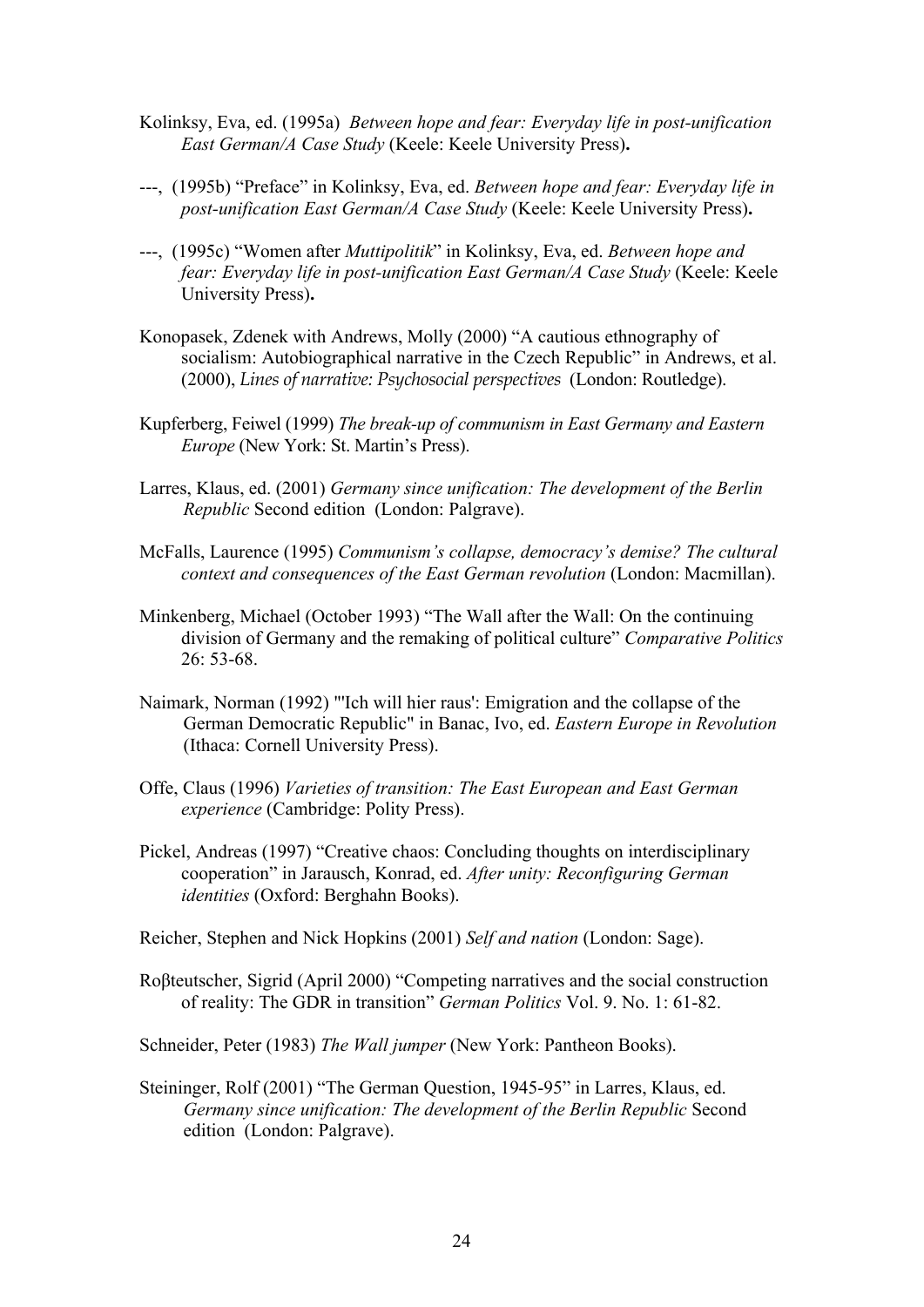- Wiesenthal, Helmut (1998) "Post-Unification Dissatisfaction, or Why are so many East Germans unhappy with the new political system?" *German Politics* Vol. 7, No.2: 1-30.
- --, (1995) "East Germany as a unique case of societal transformation: Main characteristics and emergent misconceptions" *German Politics* Vol. 4, No. 3: 49-74.
- Wolf, Christa (1997) *Parting from phantoms: Selected writings, 1990-1994* (Chicago: University of Chicago Press).